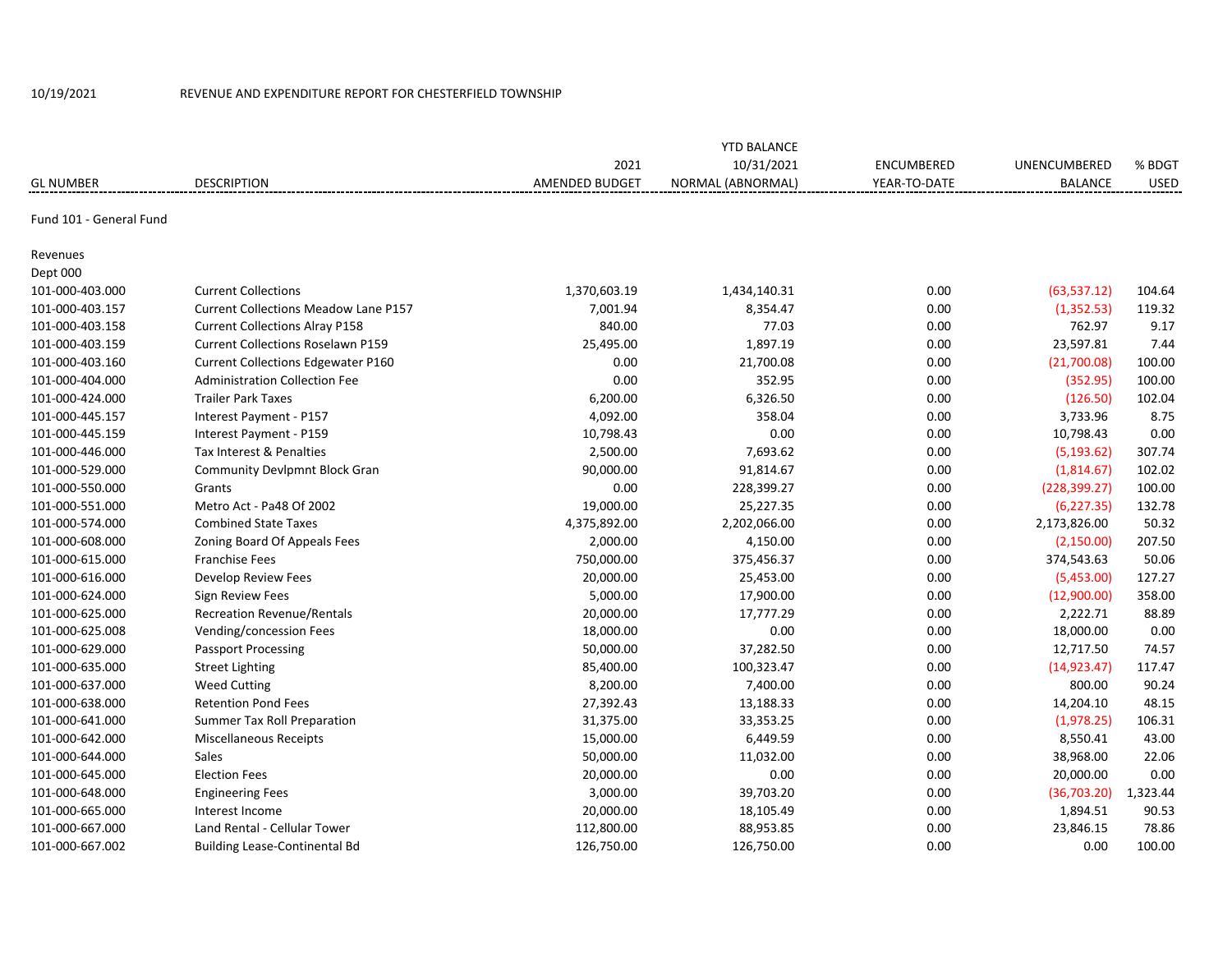| 101-000-667.003                      | <b>Building Lease-Building Dept</b> | 30,900.00    | 30,900.00    | 0.00     | 0.00         | 100.00 |
|--------------------------------------|-------------------------------------|--------------|--------------|----------|--------------|--------|
| 101-000-672.000                      | Donations                           | 0.00         | 1,120.00     | 0.00     | (1, 120.00)  | 100.00 |
| 101-000-673.000                      | Sale Of Fixed Assets                | 0.00         | 9,000.00     | 0.00     | (9,000.00)   | 100.00 |
| 101-000-681.000                      | Reimbursements                      | 0.00         | 14,038.98    | 0.00     | (14,038.98)  | 100.00 |
| 101-000-693.000                      | Interfund Reimbursement             | 894,484.19   | 794,484.19   | 0.00     | 100,000.00   | 88.82  |
| 101-000-694.000                      | Overages/shortages                  | 0.00         | (0.40)       | 0.00     | 0.40         | 100.00 |
| Total Dept 000                       |                                     | 8,202,724.18 | 5,801,228.59 | 0.00     | 2,401,495.59 | 70.72  |
| <b>TOTAL REVENUES</b>                |                                     | 8,202,724.18 | 5,801,228.59 | 0.00     | 2,401,495.59 | 70.72  |
| Expenditures                         |                                     |              |              |          |              |        |
| Dept 101 - Trustees                  |                                     |              |              |          |              |        |
| 101-101-702.000                      | Township Official                   | 67,000.00    | 54,700.07    | 0.00     | 12,299.93    | 81.64  |
| 101-101-720.000                      | Employer Fica/medicare              | 5,130.00     | 4,184.55     | 0.00     | 945.45       | 81.57  |
| 101-101-740.000                      | <b>Operating Supplies</b>           | 1,000.00     | 195.24       | 0.00     | 804.76       | 19.52  |
| 101-101-853.000                      | Cell Phone                          | 2,160.00     | 1,303.36     | 0.00     | 856.64       | 60.34  |
| 101-101-864.000                      | Travel, Training, Schl & Conf       | 2,500.00     | 0.00         | 0.00     | 2,500.00     | 0.00   |
| Total Dept 101 - Trustees            |                                     | 77,790.00    | 60,383.22    | 0.00     | 17,406.78    | 77.62  |
| Dept 171 - Supervisor's Office       |                                     |              |              |          |              |        |
| 101-171-702.000                      | <b>Township Official</b>            | 101,772.32   | 79,852.31    | 0.00     | 21,920.01    | 78.46  |
| 101-171-706.000                      | <b>Administrative Staffing</b>      | 55,906.50    | 43,088.25    | 0.00     | 12,818.25    | 77.07  |
| 101-171-713.000                      | Overtime                            | 0.00         | 451.56       | 0.00     | (451.56)     | 100.00 |
| 101-171-714.000                      | Longevity Pay                       | 2,795.33     | 0.00         | 0.00     | 2,795.33     | 0.00   |
| 101-171-720.000                      | Employer Fica/medicare              | 12,470.00    | 9,394.16     | 0.00     | 3,075.84     | 75.33  |
| 101-171-724.000                      | PTO/Sick/Vacation Pay               | 2,500.00     | 204.53       | 0.00     | 2,295.47     | 8.18   |
| 101-171-740.000                      | <b>Operating Supplies</b>           | 5,500.00     | 5,022.89     | 778.33   | (301.22)     | 105.48 |
| 101-171-828.000                      | Dues & Memberships                  | 1,000.00     | 500.00       | 0.00     | 500.00       | 50.00  |
| 101-171-853.000                      | Cell Phone                          | 660.00       | 324.13       | 0.00     | 335.87       | 49.11  |
| 101-171-864.000                      | Travel, Training, Schl & Conf       | 4,500.00     | 1,951.52     | 0.00     | 2,548.48     | 43.37  |
| Total Dept 171 - Supervisor's Office |                                     | 187,104.15   | 140,789.35   | 778.33   | 45,536.47    | 75.66  |
| Dept 191 - Elections Office          |                                     |              |              |          |              |        |
| 101-191-703.000                      | Director/admin/coordinator          | 65,788.06    | 49,567.31    | 0.00     | 16,220.75    | 75.34  |
| 101-191-707.000                      | Part-Time/temp/per Diem             | 50,000.00    | 47,856.50    | 0.00     | 2,143.50     | 95.71  |
| 101-191-713.000                      | Overtime                            | 4,000.00     | 2,093.70     | 0.00     | 1,906.30     | 52.34  |
| 101-191-714.000                      | Longevity Pay                       | 5,053.91     | 0.00         | 0.00     | 5,053.91     | 0.00   |
| 101-191-720.000                      | Employer Fica/medicare              | 9,740.00     | 5,814.64     | 0.00     | 3,925.36     | 59.70  |
| 101-191-724.000                      | PTO/Sick/Vacation Pay               | 2,500.00     | 2,596.64     | 0.00     | (96.64)      | 103.87 |
| 101-191-740.000                      | <b>Operating Supplies</b>           | 15,000.00    | 9,251.34     | 1,456.68 | 4,291.98     | 71.39  |
| 101-191-801.000                      | <b>Contractual Services</b>         | 1,000.00     | 0.00         | 0.00     | 1,000.00     | 0.00   |
| 101-191-864.000                      | Travel, Training, Schl & Conf       | 2,000.00     | 276.82       | 0.00     | 1,723.18     | 13.84  |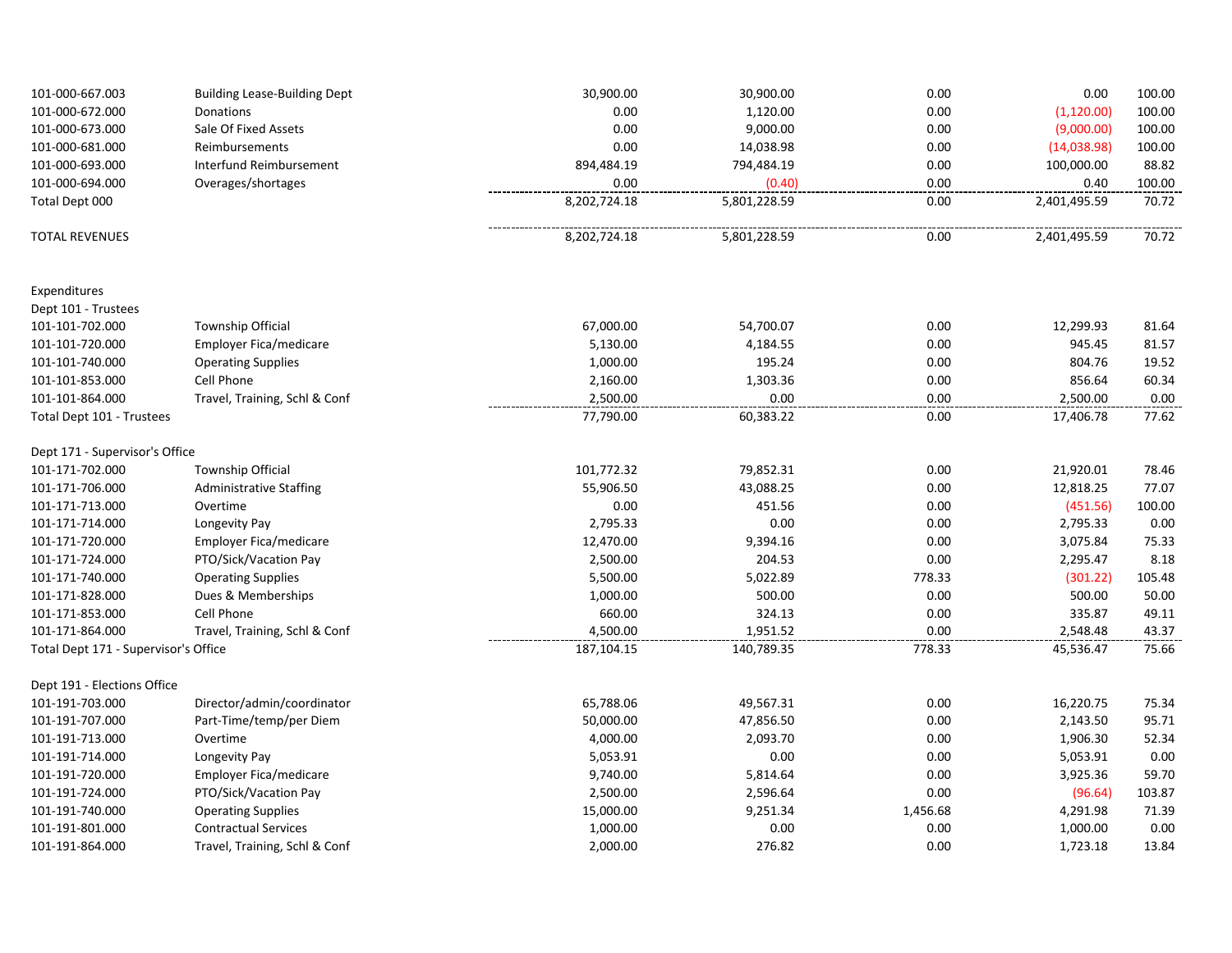| 101-191-900.000                       | <b>Printing &amp; Publications</b>  | 6,500.00   | 3,180.41   | 159.18   | 3,160.41   | 51.38  |
|---------------------------------------|-------------------------------------|------------|------------|----------|------------|--------|
| 101-191-934.000                       | Off Equip & Computer New/Repair     | 2,000.00   | 380.75     | 0.00     | 1,619.25   | 19.04  |
| Total Dept 191 - Elections Office     |                                     | 163,581.97 | 121,018.11 | 1,615.86 | 40,948.00  | 74.97  |
| Dept 201 - Finance Department         |                                     |            |            |          |            |        |
| 101-201-703.001                       | <b>Finance Director</b>             | 106,635.90 | 83,668.15  | 0.00     | 22,967.75  | 78.46  |
| 101-201-706.000                       | <b>Administrative Staffing</b>      | 210,249.00 | 164,924.02 | 0.00     | 45,324.98  | 78.44  |
| 101-201-713.000                       | Overtime                            | 1,200.00   | 308.20     | 0.00     | 891.80     | 25.68  |
| 101-201-714.000                       | Longevity Pay                       | 20,323.01  | 0.00       | 0.00     | 20,323.01  | 0.00   |
| 101-201-715.000                       | Education Pay/certs/licenses        | 1,000.00   | 1,000.00   | 0.00     | 0.00       | 100.00 |
| 101-201-720.000                       | Employer Fica/medicare              | 27,190.00  | 20,411.49  | 0.00     | 6,778.51   | 75.07  |
| 101-201-724.000                       | PTO/Sick/Vacation Pay               | 16,000.00  | 19,786.50  | 0.00     | (3,786.50) | 123.67 |
| 101-201-740.000                       | <b>Operating Supplies</b>           | 6,200.00   | 3,163.32   | 0.00     | 3,036.68   | 51.02  |
| 101-201-828.000                       | Dues & Memberships                  | 820.00     | 820.00     | 0.00     | 0.00       | 100.00 |
| 101-201-864.000                       | Travel, Training, Schl & Conf       | 3,080.00   | 1,399.00   | 0.00     | 1,681.00   | 45.42  |
| Total Dept 201 - Finance Department   |                                     | 392,697.91 | 295,480.68 | 0.00     | 97,217.23  | 75.24  |
| Dept 209 - Assessing Department       |                                     |            |            |          |            |        |
| 101-209-704.003                       | Assessor                            | 89,141.78  | 70,331.70  | 0.00     | 18,810.08  | 78.90  |
| 101-209-705.004                       | <b>Field Person</b>                 | 219,502.40 | 165,284.64 | 0.00     | 54,217.76  | 75.30  |
| 101-209-706.000                       | <b>Administrative Staffing</b>      | 66,439.10  | 46,055.79  | 0.00     | 20,383.31  | 69.32  |
| 101-209-713.000                       | Overtime                            | 6,100.00   | 2,963.33   | 0.00     | 3,136.67   | 48.58  |
| 101-209-714.000                       | Longevity Pay                       | 11,398.81  | 0.00       | 0.00     | 11,398.81  | 0.00   |
| 101-209-720.000                       | Employer Fica/medicare              | 31,180.00  | 22,856.14  | 0.00     | 8,323.86   | 73.30  |
| 101-209-724.000                       | PTO/Sick/Vacation Pay               | 15,000.00  | 13,743.68  | 0.00     | 1,256.32   | 91.62  |
| 101-209-740.000                       | <b>Operating Supplies</b>           | 17,000.00  | 4,720.84   | 0.00     | 12,279.16  | 27.77  |
| 101-209-801.000                       | <b>Contractual Services</b>         | 11,155.00  | 1,901.09   | 0.00     | 9,253.91   | 17.04  |
| 101-209-828.000                       | Dues & Memberships                  | 1,810.00   | 1,235.00   | 450.00   | 125.00     | 93.09  |
| 101-209-853.000                       | Cell Phone                          | 984.00     | 320.08     | 0.00     | 663.92     | 32.53  |
| 101-209-863.000                       | Vehicle Repairs & Maintenance       | 1,200.00   | 633.45     | 0.00     | 566.55     | 52.79  |
| 101-209-863.002                       | Fuel                                | 600.00     | 694.85     | 0.00     | (94.85)    | 115.81 |
| 101-209-864.000                       | Travel, Training, Schl & Conf       | 3,800.00   | 1,445.15   | 0.00     | 2,354.85   | 38.03  |
| Total Dept 209 - Assessing Department |                                     | 475,311.09 | 332,185.74 | 450.00   | 142,675.35 | 69.98  |
| Dept 215 - Clerk's Office             |                                     |            |            |          |            |        |
| 101-215-702.000                       | <b>Township Official</b>            | 90,401.22  | 70,930.19  | 0.00     | 19,471.03  | 78.46  |
| 101-215-703.003                       | Personnel Coordinator               | 63,173.92  | 38,549.62  | 0.00     | 24,624.30  | 61.02  |
| 101-215-704.000                       | Assistant/deputy                    | 77,927.72  | 61,143.29  | 0.00     | 16,784.43  | 78.46  |
| 101-215-706.000                       | <b>Administrative Staffing</b>      | 87,711.00  | 65,860.42  | 0.00     | 21,850.58  | 75.09  |
| 101-215-707.000                       | Part-Time/temp/per Diem             | 14,400.00  | 4,534.50   | 0.00     | 9,865.50   | 31.49  |
| 101-215-713.000                       | Overtime                            | 4,000.00   | 3,238.22   | 0.00     | 761.78     | 80.96  |
| 101-215-714.000                       | Longevity Pay                       | 3,896.39   | 0.00       | 0.00     | 3,896.39   | 0.00   |
| 101-215-715.000                       | <b>Education Pay/certs/licenses</b> | 2,500.00   | 2,500.00   | 0.00     | 0.00       | 100.00 |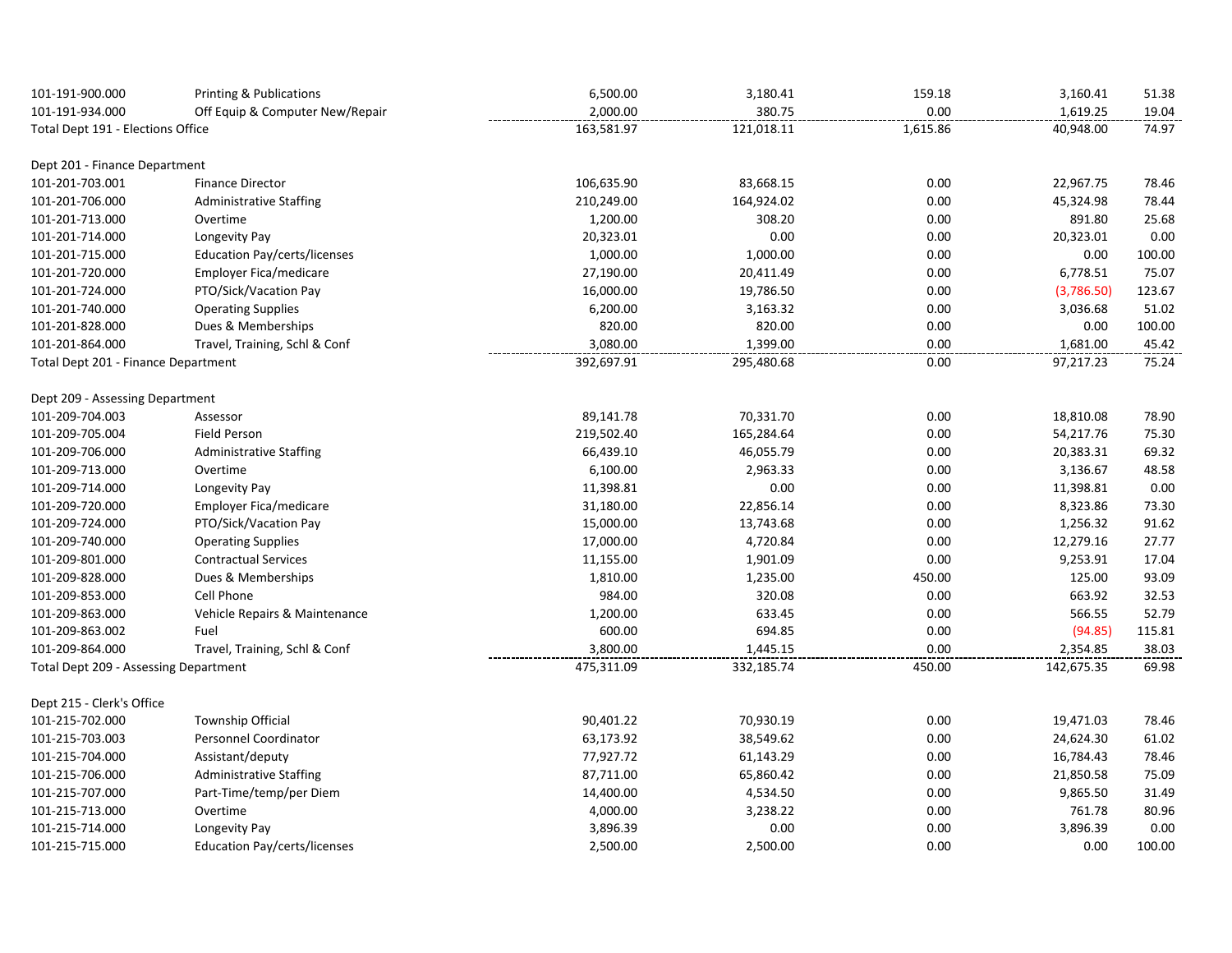| 101-215-720.000                                | Employer Fica/medicare             | 26,930.00  | 19,409.22  | 0.00      | 7,520.78     | 72.07  |
|------------------------------------------------|------------------------------------|------------|------------|-----------|--------------|--------|
| 101-215-724.000                                | PTO/Sick/Vacation Pay              | 8,000.00   | 7,974.98   | 0.00      | 25.02        | 99.69  |
| 101-215-740.000                                | <b>Operating Supplies</b>          | 10,000.00  | 3,573.95   | 0.00      | 6,426.05     | 35.74  |
| 101-215-801.000                                | <b>Contractual Services</b>        | 1,500.00   | 4,693.00   | 445.00    | (3,638.00)   | 342.53 |
| 101-215-828.000                                | Dues & Memberships                 | 1,550.00   | 914.14     | 400.00    | 235.86       | 84.78  |
| 101-215-832.000                                | <b>Passport Processing</b>         | 1,500.00   | 1,057.26   | 0.00      | 442.74       | 70.48  |
| 101-215-853.000                                | Cell Phone                         | 1,080.00   | 683.26     | 0.00      | 396.74       | 63.26  |
| 101-215-864.000                                | Travel, Training, Schl & Conf      | 7,500.00   | 3,582.00   | 0.00      | 3,918.00     | 47.76  |
| 101-215-900.000                                | <b>Printing &amp; Publications</b> | 8,000.00   | 2,629.24   | 0.00      | 5,370.76     | 32.87  |
| 101-215-970.000                                | Capital Outlay                     | 34,751.00  | 34,751.00  | 0.00      | 0.00         | 100.00 |
| Total Dept 215 - Clerk's Office                |                                    | 444,821.25 | 326,024.29 | 845.00    | 117,951.96   | 73.48  |
| Dept 226 - Human Resource                      |                                    |            |            |           |              |        |
| 101-226-702.009                                | Human Resource Director            | 116,955.84 | 91,765.32  | 0.00      | 25,190.52    | 78.46  |
| 101-226-703.002                                | Human Resource Manager Coordinator | 81,254.00  | 63,753.26  | 0.00      | 17,500.74    | 78.46  |
| 101-226-706.000                                | <b>Administrative Staffing</b>     | 63,342.00  | 48,759.00  | 0.00      | 14,583.00    | 76.98  |
| 101-226-707.000                                | Part-Time/temp/per Diem            | 11,200.00  | 2,536.32   | 0.00      | 8,663.68     | 22.65  |
| 101-226-720.000                                | Employer Fica/medicare             | 20,870.00  | 17,712.85  | 0.00      | 3,157.15     | 84.87  |
| 101-226-724.000                                | PTO/Sick/Vacation Pay              | 10,000.00  | 20,336.56  | 0.00      | (10, 336.56) | 203.37 |
| 101-226-740.000                                | <b>Operating Supplies</b>          | 4,000.00   | 761.41     | 0.00      | 3,238.59     | 19.04  |
| 101-226-828.000                                | Dues & Memberships                 | 1,100.00   | 980.48     | 0.00      | 119.52       | 89.13  |
| 101-226-864.000                                | Travel, Training, Schl & Conf      | 2,500.00   | 1,806.98   | 0.00      | 693.02       | 72.28  |
| 101-226-865.000                                | <b>Training Township Wide</b>      | 19,500.00  | 4,438.00   | 0.00      | 15,062.00    | 22.76  |
| Total Dept 226 - Human Resource                |                                    | 330,721.84 | 252,850.18 | 0.00      | 77,871.66    | 76.45  |
| Dept 228 - Information Technology              |                                    |            |            |           |              |        |
| 101-228-703.000                                | Director/admin/coordinator         | 60,017.00  | 34,163.44  | 0.00      | 25,853.56    | 56.92  |
| 101-228-707.000                                | Part-Time/temp/per Diem            | 5,000.00   | 4,418.79   | 0.00      | 581.21       | 88.38  |
| 101-228-720.000                                | Employer Fica/medicare             | 5,050.30   | 2,859.76   | 0.00      | 2,190.54     | 56.63  |
| 101-228-724.000                                | PTO/Sick/Vacation Pay              | 1,000.00   | 0.00       | 0.00      | 1,000.00     | 0.00   |
| 101-228-740.000                                | <b>Operating Supplies</b>          | 1,000.00   | 193.95     | 0.00      | 806.05       | 19.40  |
| 101-228-801.000                                | <b>Contractual Services</b>        | 0.00       | 300.00     | 0.00      | (300.00)     | 100.00 |
| 101-228-828.000                                | Dues & Memberships                 | 500.00     | 99.18      | 0.00      | 400.82       | 19.84  |
| 101-228-853.000                                | Cell Phone                         | 385.00     | 158.52     | 0.00      | 226.48       | 41.17  |
| 101-228-854.000                                | <b>Telephone And Internet</b>      | 40,000.00  | 29,543.01  | 0.00      | 10,456.99    | 73.86  |
| 101-228-864.000                                | Travel, Training, Schl & Conf      | 500.00     | 0.00       | 0.00      | 500.00       | 0.00   |
| 101-228-934.000                                | Off Equip & Computer New/Repair    | 260,000.00 | 197,072.56 | 57,052.84 | 5,874.60     | 97.74  |
| 101-228-984.000                                | Computer Equipment/software        | 90,000.00  | 0.00       | 0.00      | 90,000.00    | 0.00   |
| 101-228-985.000                                | Video Equipment/cable Imp          | 14,615.00  | 0.00       | 0.00      | 14,615.00    | 0.00   |
| <b>Total Dept 228 - Information Technology</b> |                                    | 478,067.30 | 268,809.21 | 57,052.84 | 152,205.25   | 68.16  |
| Dept 247 - Board Of Review                     |                                    |            |            |           |              |        |
| 101-247-707.000                                | Part-Time/temp/per Diem            | 2,400.00   | 1,475.00   | 0.00      | 925.00       | 61.46  |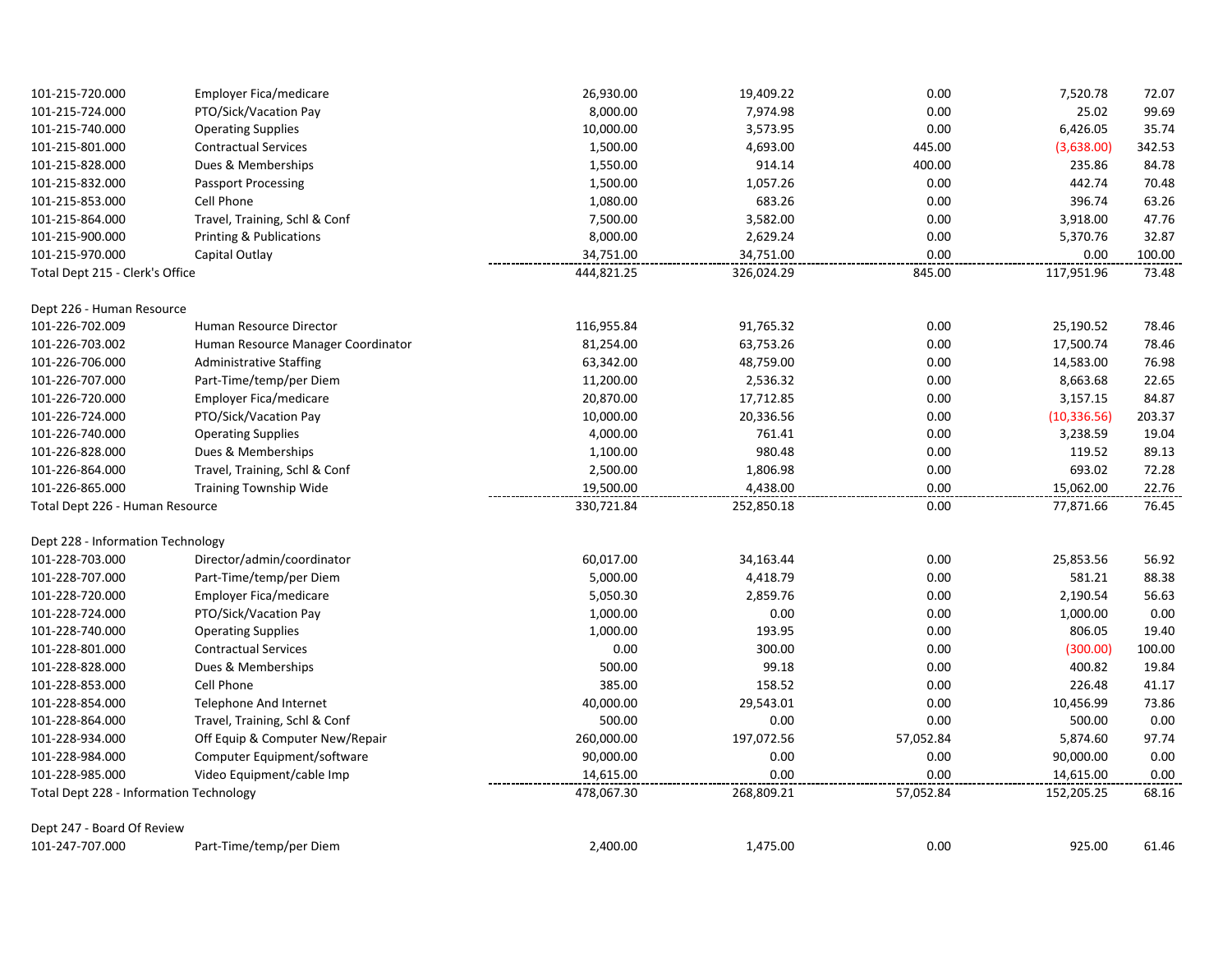| 101-247-720.000                         | Employer Fica/medicare              | 180.00       | 112.84       | 0.00      | 67.16        | 62.69  |
|-----------------------------------------|-------------------------------------|--------------|--------------|-----------|--------------|--------|
| 101-247-900.000                         | <b>Printing &amp; Publications</b>  | 750.00       | 459.10       | 0.00      | 290.90       | 61.21  |
| Total Dept 247 - Board Of Review        |                                     | 3,330.00     | 2,046.94     | 0.00      | 1,283.06     | 61.47  |
| Dept 248 - General Administration       |                                     |              |              |           |              |        |
| 101-248-719.000                         | <b>Worker's Compensation</b>        | 19,135.60    | 7,130.22     | 0.00      | 12,005.38    | 37.26  |
| 101-248-721.000                         | Medical Insurance                   | 789,592.78   | 626,217.14   | 0.00      | 163,375.64   | 79.31  |
| 101-248-721.001                         | Retiree Cost - Medical              | 270,294.28   | 188,412.07   | 0.00      | 81,882.21    | 69.71  |
| 101-248-722.000                         | Life/disability Insurance           | 37,842.01    | 30,095.60    | 0.00      | 7,746.41     | 79.53  |
| 101-248-723.000                         | Pension Contribution                | 285,860.28   | 250,711.05   | 29,065.55 | 6,083.68     | 97.87  |
| 101-248-726.000                         | Opeb-Designation                    | 194,000.00   | 40,950.00    | 0.00      | 153,050.00   | 21.11  |
| 101-248-728.000                         | Postage                             | 20,000.00    | 22,052.53    | 0.00      | (2,052.53)   | 110.26 |
| 101-248-740.000                         | <b>Operating Supplies</b>           | 4,500.00     | 3,142.82     | 66.45     | 1,290.73     | 71.32  |
| 101-248-801.000                         | <b>Contractual Services</b>         | 60,000.00    | 56,464.47    | 6,106.85  | (2,571.32)   | 104.29 |
| 101-248-807.000                         | <b>Audit Fees</b>                   | 20,400.00    | 19,143.00    | 0.00      | 1,257.00     | 93.84  |
| 101-248-821.000                         | <b>Engineering Fees</b>             | 5,000.00     | 8,800.00     | 0.00      | (3,800.00)   | 176.00 |
| 101-248-826.000                         | Legal Expenses                      | 60,000.00    | 77,919.25    | 391.50    | (18, 310.75) | 130.52 |
| 101-248-828.000                         | Dues & Memberships                  | 12,955.00    | 13,483.73    | 0.00      | (528.73)     | 104.08 |
| 101-248-900.000                         | <b>Printing &amp; Publications</b>  | 5,000.00     | 4,742.01     | 0.00      | 257.99       | 94.84  |
| 101-248-910.000                         | General Insurance & Bonds           | 71,547.00    | 53,824.26    | 0.00      | 17,722.74    | 75.23  |
| 101-248-956.000                         | Miscellaneous                       | 5,000.00     | 3,826.92     | 0.00      | 1,173.08     | 76.54  |
| 101-248-991.000                         | <b>Principal Payment</b>            | 100,000.00   | 100,000.00   | 0.00      | 0.00         | 100.00 |
| 101-248-995.000                         | <b>Interest Expense</b>             | 26,750.00    | 26,750.00    | 0.00      | 0.00         | 100.00 |
| Total Dept 248 - General Administration |                                     | 1,987,876.95 | 1,533,665.07 | 35,630.35 | 418,581.53   | 78.94  |
| Dept 253 - Treasurer's Office           |                                     |              |              |           |              |        |
| 101-253-702.000                         | Township Official                   | 90,401.22    | 70,930.19    | 0.00      | 19,471.03    | 78.46  |
| 101-253-703.004                         | <b>Investment Coordinator</b>       | 88,294.58    | 68,631.13    | 0.00      | 19,663.45    | 77.73  |
| 101-253-704.000                         | Assistant/deputy                    | 3,000.00     | 3,000.00     | 0.00      | 0.00         | 100.00 |
| 101-253-706.000                         | <b>Administrative Staffing</b>      | 143,539.50   | 113,916.17   | 0.00      | 29,623.33    | 79.36  |
| 101-253-713.000                         | Overtime                            | 1,000.00     | 432.96       | 0.00      | 567.04       | 43.30  |
| 101-253-714.000                         | Longevity Pay                       | 10,303.57    | 0.00         | 0.00      | 10,303.57    | 0.00   |
| 101-253-715.000                         | <b>Education Pay/certs/licenses</b> | 1,000.00     | 1,000.00     | 0.00      | 0.00         | 100.00 |
| 101-253-720.000                         | Employer Fica/medicare              | 27,050.00    | 20,178.10    | 0.00      | 6,871.90     | 74.60  |
| 101-253-724.000                         | PTO/Sick/Vacation Pay               | 16,000.00    | 13,425.97    | 0.00      | 2,574.03     | 83.91  |
| 101-253-740.000                         | <b>Operating Supplies</b>           | 5,000.00     | 1,493.09     | 102.99    | 3,403.92     | 31.92  |
| 101-253-828.000                         | Dues & Memberships                  | 300.00       | 40.00        | 150.00    | 110.00       | 63.33  |
| 101-253-831.000                         | <b>Bill Preparation</b>             | 24,000.00    | 12,669.21    | 0.00      | 11,330.79    | 52.79  |
| 101-253-853.000                         | Cell Phone                          | 500.00       | 324.33       | 0.00      | 175.67       | 64.87  |
| 101-253-864.000                         | Travel, Training, Schl & Conf       | 4,500.00     | 362.00       | 320.00    | 3,818.00     | 15.16  |
| Total Dept 253 - Treasurer's Office     |                                     | 414,888.87   | 306,403.15   | 572.99    | 107,912.73   | 73.99  |

Dept 265 ‐ Facilities & Operations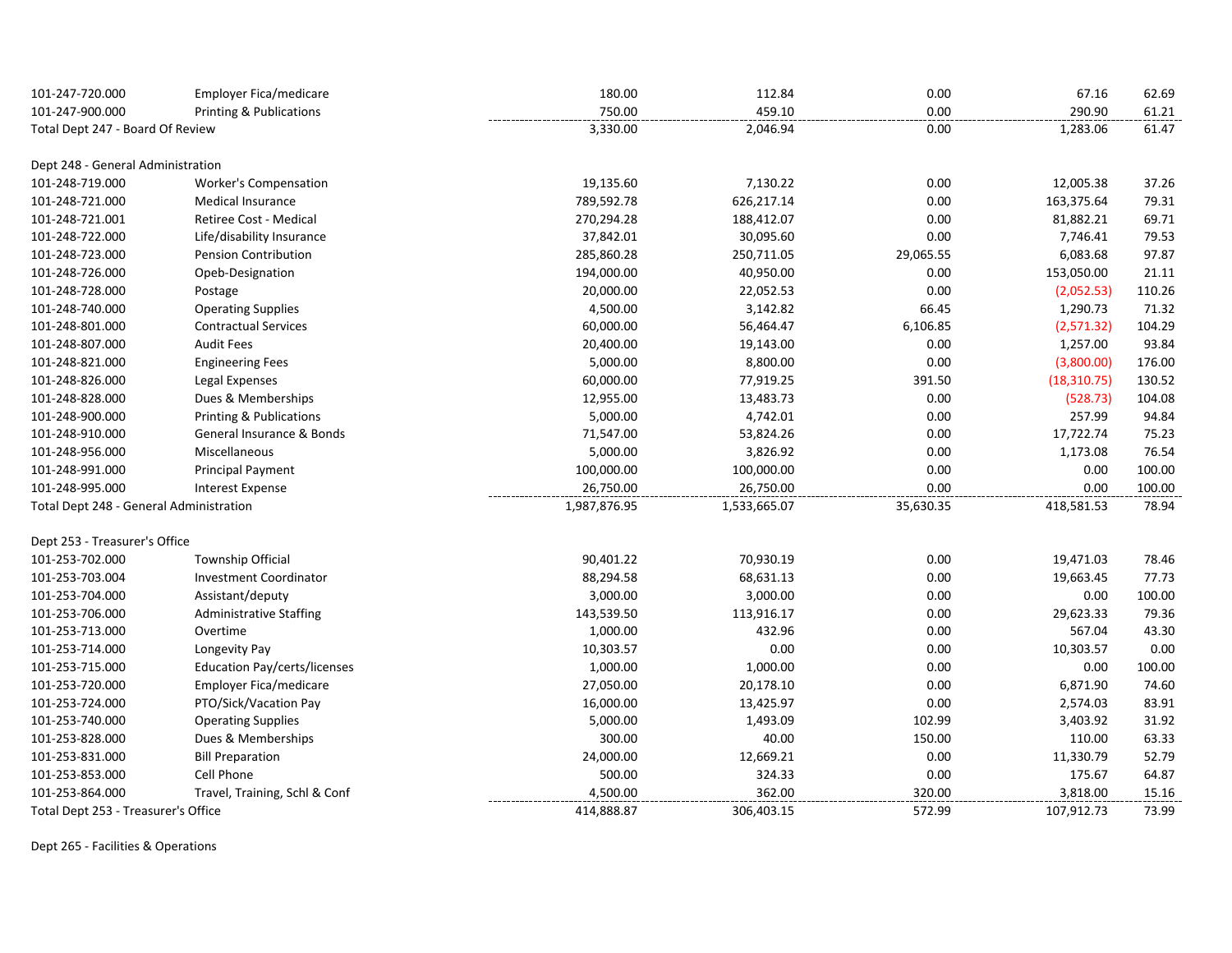| 101-265-706.000                          | <b>Administrative Staffing</b>        | 53,176.50    | 44,171.26    | 0.00       | 9,005.24     | 83.07  |
|------------------------------------------|---------------------------------------|--------------|--------------|------------|--------------|--------|
| 101-265-707.000                          | Part-Time/temp/per Diem               | 72,800.00    | 38,725.60    | 0.00       | 34,074.40    | 53.19  |
| 101-265-707.005                          | Facilities & Operations Director      | 88,294.70    | 69,277.38    | 0.00       | 19,017.32    | 78.46  |
| 101-265-707.006                          | Asst Facilities & Operations Director | 73,867.38    | 57,211.67    | 0.00       | 16,655.71    | 77.45  |
| 101-265-708.000                          | Maintenance/standby                   | 386,297.60   | 277,187.11   | 0.00       | 109,110.49   | 71.75  |
| 101-265-713.000                          | Overtime                              | 40,000.00    | 14,098.96    | 0.00       | 25,901.04    | 35.25  |
| 101-265-714.000                          | Longevity Pay                         | 16,562.34    | 0.00         | 0.00       | 16,562.34    | 0.00   |
| 101-265-715.000                          | <b>Education Pay/certs/licenses</b>   | 2,100.00     | 1,000.00     | 0.00       | 1,100.00     | 47.62  |
| 101-265-720.000                          | Employer Fica/medicare                | 57,460.00    | 40,052.60    | 0.00       | 17,407.40    | 69.71  |
| 101-265-724.000                          | PTO/Sick/Vacation Pay                 | 18,000.00    | 28,469.46    | 0.00       | (10, 469.46) | 158.16 |
| 101-265-740.000                          | <b>Operating Supplies</b>             | 31,400.00    | 20,917.89    | 779.95     | 9,702.16     | 69.10  |
| 101-265-801.000                          | <b>Contractual Services</b>           | 64,698.00    | 16,712.13    | 2,518.72   | 45,467.15    | 29.72  |
| 101-265-853.000                          | Cell Phone                            | 6,480.00     | 3,603.07     | 0.00       | 2,876.93     | 55.60  |
| 101-265-863.000                          | Vehicle Repairs & Maintenance         | 25,000.00    | 8,781.57     | 693.00     | 15,525.43    | 37.90  |
| 101-265-863.002                          | Fuel                                  | 25,000.00    | 21,162.18    | 0.00       | 3,837.82     | 84.65  |
| 101-265-864.000                          | Travel, Training, Schl & Conf         | 5,500.00     | 300.65       | 0.00       | 5,199.35     | 5.47   |
| 101-265-920.000                          | <b>Utilities</b>                      | 110,000.00   | 78,782.68    | 0.00       | 31,217.32    | 71.62  |
| 101-265-931.000                          | Building & Grounds (F&O) Maintenance  | 89,000.00    | 61,557.06    | 1,102.82   | 26,340.12    | 70.40  |
| 101-265-931.001                          | Janitorial Services                   | 99,800.00    | 53,073.00    | 17,691.00  | 29,036.00    | 70.91  |
| 101-265-931.002                          | Lawn & Snow Care                      | 32,490.00    | 24,862.19    | 8,675.54   | (1,047.73)   | 103.22 |
| 101-265-931.003                          | F&O Contractual Maintenance           | 7,685.00     | 1,104.33     | 0.00       | 6,580.67     | 14.37  |
| 101-265-933.000                          | Equipment Repair & Maintenanc         | 14,935.45    | 6,936.21     | 4,815.64   | 3,183.60     | 78.68  |
| 101-265-970.000                          | Capital Outlay                        | 564,924.35   | 84,274.24    | 255,371.07 | 225,279.04   | 60.12  |
| 101-265-975.000                          | Park/property Improvement             | 1,155,175.57 | 444,553.74   | 198,986.27 | 511,635.56   | 55.71  |
| Total Dept 265 - Facilities & Operations |                                       | 3,040,646.89 | 1,396,814.98 | 490,634.01 | 1,153,197.90 | 62.07  |
| Dept 266 - Anchor Bay Pump Station       |                                       |              |              |            |              |        |
| 101-266-740.000                          | <b>Operating Supplies</b>             | 500.00       | 0.00         | 0.00       | 500.00       | 0.00   |
| 101-266-801.000                          | <b>Contractual Services</b>           | 78,600.00    | 66,820.75    | 0.00       | 11,779.25    | 85.01  |
| 101-266-920.000                          | <b>Utilities</b>                      | 20,000.00    | 12,217.94    | 0.00       | 7,782.06     | 61.09  |
| 101-266-930.000                          | Repairs & Maintenance                 | 85,000.00    | 32,273.83    | 51,807.38  | 918.79       | 98.92  |
| 101-266-931.002                          | Lawn & Snow Care                      | 1,400.00     | 1,000.00     | 400.00     | 0.00         | 100.00 |
| 101-266-970.000                          | Capital Outlay                        | 15,000.00    | 0.00         | 0.00       | 15,000.00    | 0.00   |
| Total Dept 266 - Anchor Bay Pump Station |                                       | 200,500.00   | 112,312.52   | 52,207.38  | 35,980.10    | 82.05  |
| Dept 271 - Youth Activity Center         |                                       |              |              |            |              |        |
| 101-271-740.000                          | <b>Operating Supplies</b>             | 1,000.00     | 1,223.82     | 0.00       | (223.82)     | 122.38 |
| 101-271-854.000                          | Telephone And Internet                | 850.00       | 646.14       | 0.00       | 203.86       | 76.02  |
| 101-271-920.000                          | <b>Utilities</b>                      | 5,500.00     | 3,000.30     | 0.00       | 2,499.70     | 54.55  |
| 101-271-931.000                          | Building & Grounds (F&O) Maintenance  | 14,100.00    | 1,658.38     | 0.00       | 12,441.62    | 11.76  |
| Total Dept 271 - Youth Activity Center   |                                       | 21,450.00    | 6,528.64     | 0.00       | 14,921.36    | 30.44  |

Dept 275 ‐ Administrative Services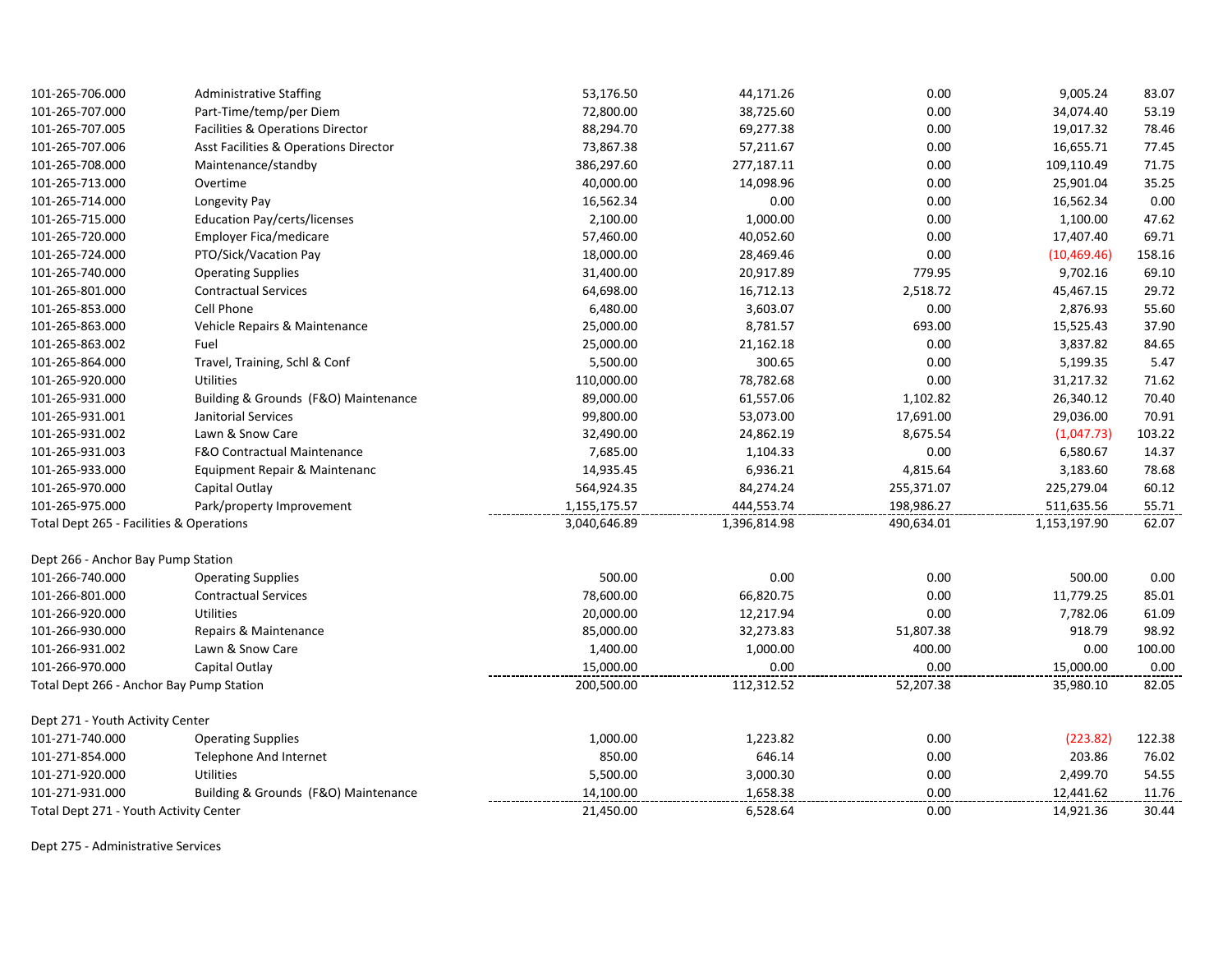| 101-275-703.000                          | Director/admin/coordinator                    | 65,788.06  | 49,567.31  | 0.00     | 16,220.75   | 75.34  |
|------------------------------------------|-----------------------------------------------|------------|------------|----------|-------------|--------|
| 101-275-706.000                          | <b>Administrative Staffing</b>                | 50,505.00  | 37,750.21  | 0.00     | 12,754.79   | 74.75  |
| 101-275-714.000                          | Longevity Pay                                 | 6,105.16   | 0.00       | 0.00     | 6,105.16    | 0.00   |
| 101-275-720.000                          | Employer Fica/medicare                        | 9,750.00   | 6,852.19   | 0.00     | 2,897.81    | 70.28  |
| 101-275-724.000                          | PTO/Sick/Vacation Pay                         | 5,000.00   | 6,253.71   | 0.00     | (1,253.71)  | 125.07 |
| 101-275-740.000                          | <b>Operating Supplies</b>                     | 2,000.00   | 903.01     | 201.84   | 895.15      | 55.24  |
| 101-275-828.000                          | Dues & Memberships                            | 1,500.00   | 470.00     | 0.00     | 1,030.00    | 31.33  |
| 101-275-864.000                          | Travel, Training, Schl & Conf                 | 14,000.00  | 7,659.04   | 0.00     | 6,340.96    | 54.71  |
| 101-275-900.000                          | <b>Printing &amp; Publications</b>            | 35,000.00  | 13,978.90  | 0.00     | 21,021.10   | 39.94  |
| Total Dept 275 - Administrative Services |                                               | 189,648.22 | 123,434.37 | 201.84   | 66,012.01   | 65.19  |
| Dept 373 - Planning & Zoning Department  |                                               |            |            |          |             |        |
| 101-373-703.000                          | Director/admin/coordinator                    | 88,294.70  | 69,277.38  | 0.00     | 19,017.32   | 78.46  |
| 101-373-704.000                          | Assistant/deputy                              | 13,275.00  | 9,810.53   | 0.00     | 3,464.47    | 73.90  |
| 101-373-706.000                          | <b>Administrative Staffing</b>                | 55,906.50  | 42,458.23  | 0.00     | 13,448.27   | 75.95  |
| 101-373-713.000                          | Overtime                                      | 2,000.00   | 0.00       | 0.00     | 2,000.00    | 0.00   |
| 101-373-714.000                          | Longevity Pay                                 | 7,210.07   | 0.00       | 0.00     | 7,210.07    | 0.00   |
| 101-373-720.000                          | Employer Fica/medicare                        | 12,120.00  | 9,453.67   | 0.00     | 2,666.33    | 78.00  |
| 101-373-724.000                          | PTO/Sick/Vacation Pay                         | 5,000.00   | 4,034.06   | 0.00     | 965.94      | 80.68  |
| 101-373-740.000                          | <b>Operating Supplies</b>                     | 4,500.00   | 4,279.66   | 309.49   | (89.15)     | 101.98 |
| 101-373-804.000                          | <b>Special Projects</b>                       | 10,000.00  | 8,442.15   | 2,730.00 | (1, 172.15) | 111.72 |
| 101-373-828.000                          | Dues & Memberships                            | 1,850.00   | 1,589.11   | 0.00     | 260.89      | 85.90  |
| 101-373-853.000                          | Cell Phone                                    | 540.00     | 324.13     | 0.00     | 215.87      | 60.02  |
| 101-373-864.000                          | Travel, Training, Schl & Conf                 | 3,000.00   | 474.67     | 210.00   | 2,315.33    | 22.82  |
|                                          | Total Dept 373 - Planning & Zoning Department | 203,696.27 | 150,143.59 | 3,249.49 | 50,303.19   | 75.30  |
| Dept 400 - Planning Commission           |                                               |            |            |          |             |        |
| 101-400-706.000                          | <b>Administrative Staffing</b>                | 3,000.00   | 172.02     | 0.00     | 2,827.98    | 5.73   |
| 101-400-707.000                          | Part-Time/temp/per Diem                       | 18,400.00  | 11,925.00  | 0.00     | 6,475.00    | 64.81  |
| 101-400-720.000                          | Employer Fica/medicare                        | 1,640.00   | 925.46     | 0.00     | 714.54      | 56.43  |
| 101-400-801.000                          | <b>Contractual Services</b>                   | 11,400.00  | 10,444.00  | 950.00   | 6.00        | 99.95  |
| 101-400-864.000                          | Travel, Training, Schl & Conf                 | 6,815.00   | 0.00       | 0.00     | 6,815.00    | 0.00   |
| 101-400-900.000                          | Printing & Publications                       | 2,500.00   | 2,095.97   | 0.00     | 404.03      | 83.84  |
| Total Dept 400 - Planning Commission     |                                               | 43,755.00  | 25,562.45  | 950.00   | 17,242.55   | 60.59  |
| Dept 410 - Zoning Board Of Appeals       |                                               |            |            |          |             |        |
| 101-410-706.000                          | <b>Administrative Staffing</b>                | 1,000.00   | 43.01      | 0.00     | 956.99      | 4.30   |
| 101-410-707.000                          | Part-Time/temp/per Diem                       | 1,620.00   | 2,004.00   | 0.00     | (384.00)    | 123.70 |
| 101-410-720.000                          | Employer Fica/medicare                        | 180.00     | 156.59     | 0.00     | 23.41       | 86.99  |
| 101-410-864.000                          | Travel, Training, Schl & Conf                 | 4,823.05   | 140.00     | 0.00     | 4,683.05    | 2.90   |
| 101-410-900.000                          | Printing & Publications                       | 1,244.95   | 1,314.79   | 0.00     | (69.84)     | 105.61 |
| Total Dept 410 - Zoning Board Of Appeals |                                               | 8,868.00   | 3,658.39   | 0.00     | 5,209.61    | 41.25  |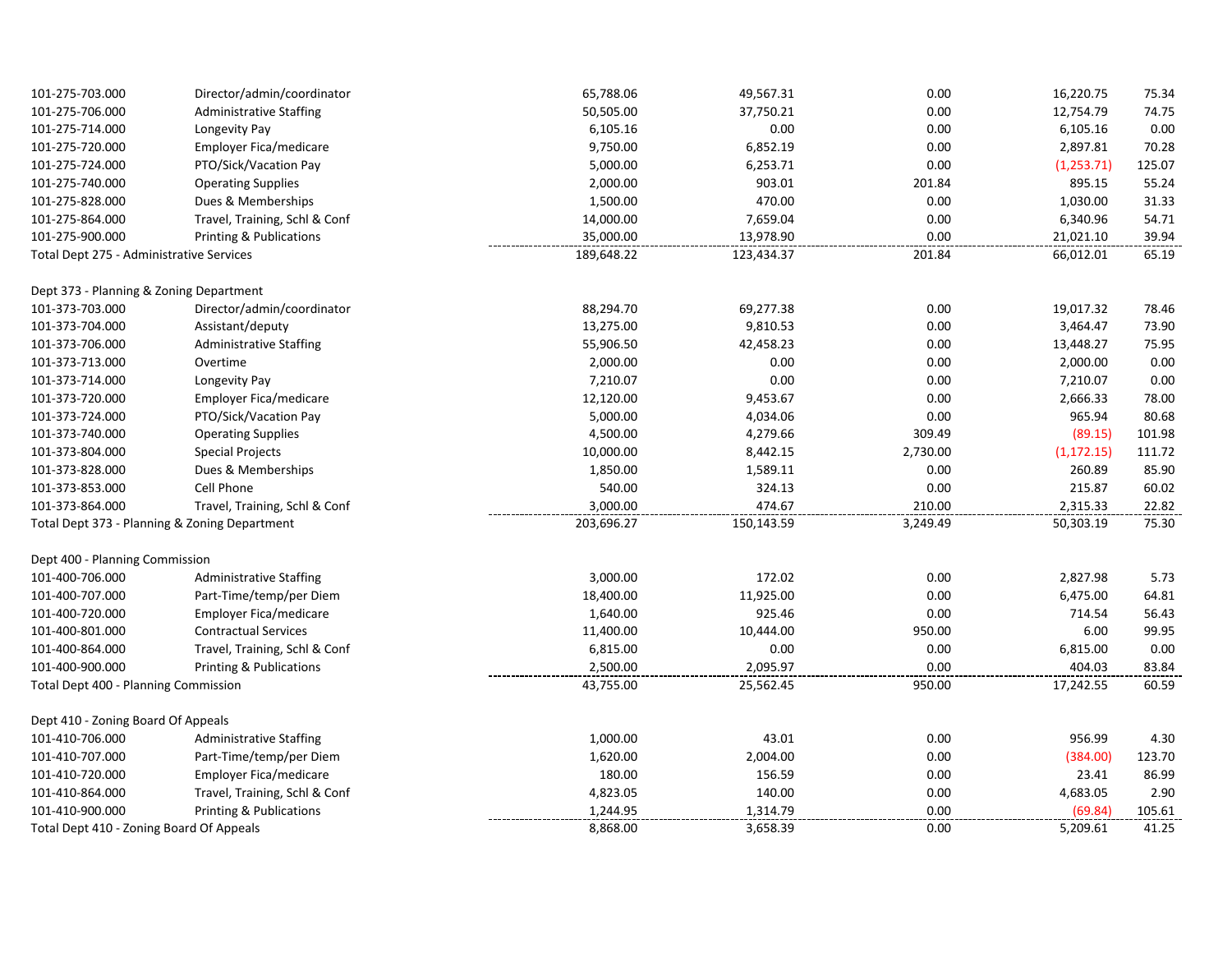| Dept 446 - Highways, Streets & Bridges       |                                     |              |              |           |              |        |
|----------------------------------------------|-------------------------------------|--------------|--------------|-----------|--------------|--------|
| 101-446-742.000                              | <b>Emergency Management</b>         | 100,000.00   | 4,376.71     | 0.00      | 95,623.29    | 4.38   |
| 101-446-926.000                              | <b>Street Lighting</b>              | 135,000.00   | 113,448.40   | 0.00      | 21,551.60    | 84.04  |
| 101-446-928.000                              | Sidewalk Maintenance                | 0.00         | 100,813.33   | 76,284.51 | (177,097.84) | 100.00 |
| 101-446-929.000                              | <b>Road Maintenance</b>             | 562,500.00   | 462,679.74   | 0.00      | 99,820.26    | 82.25  |
| 101-446-929.001                              | Non-Motorized Paths                 | 5,000.00     | 0.00         | 0.00      | 5,000.00     | 0.00   |
| 101-446-939.000                              | <b>Water Shed Program</b>           | 30,000.00    | 9,943.68     | 2,644.60  | 17,411.72    | 41.96  |
| 101-446-970.000                              | Capital Outlay                      | 490,303.00   | 396,369.67   | 0.00      | 93,933.33    | 80.84  |
| Total Dept 446 - Highways, Streets & Bridges |                                     | 1,322,803.00 | 1,087,631.53 | 78,929.11 | 156,242.36   | 88.19  |
|                                              |                                     |              |              |           |              |        |
| Dept 447 - Engineering                       |                                     |              |              |           |              |        |
| 101-447-703.000                              | Director/admin/coordinator          | 103,177.62   | 79,618.24    | 0.00      | 23,559.38    | 77.17  |
| 101-447-705.000                              | Operations                          | 127,150.40   | 99,764.18    | 0.00      | 27,386.22    | 78.46  |
| 101-447-706.000                              | <b>Administrative Staffing</b>      | 39,858.00    | 29,815.86    | 0.00      | 10,042.14    | 74.81  |
| 101-447-713.000                              | Overtime                            | 3,000.00     | 8,094.54     | 0.00      | (5,094.54)   | 269.82 |
| 101-447-714.000                              | Longevity Pay                       | 6,195.60     | 0.00         | 0.00      | 6,195.60     | 0.00   |
| 101-447-715.000                              | <b>Education Pay/certs/licenses</b> | 1,000.00     | 500.00       | 0.00      | 500.00       | 50.00  |
| 101-447-720.000                              | Employer Fica/medicare              | 21,640.44    | 16,303.40    | 0.00      | 5,337.04     | 75.34  |
| 101-447-724.000                              | PTO/Sick/Vacation Pay               | 2,500.00     | 3,593.32     | 0.00      | (1,093.32)   | 143.73 |
| 101-447-740.000                              | <b>Operating Supplies</b>           | 3,000.00     | 221.67       | 0.00      | 2,778.33     | 7.39   |
| 101-447-828.000                              | Dues & Memberships                  | 500.00       | 75.00        | 0.00      | 425.00       | 15.00  |
| 101-447-863.000                              | Vehicle Repairs & Maintenance       | 0.00         | 240.72       | 76.97     | (317.69)     | 100.00 |
| 101-447-863.002                              | Fuel                                | 0.00         | 441.12       | 0.00      | (441.12)     | 100.00 |
| 101-447-864.000                              | Travel, Training, Schl & Conf       | 1,000.00     | 260.00       | 0.00      | 740.00       | 26.00  |
| 101-447-970.000                              | Capital Outlay                      | 8,500.00     | 8,500.00     | 0.00      | 0.00         | 100.00 |
| Total Dept 447 - Engineering                 |                                     | 317,522.06   | 247,428.05   | 76.97     | 70,017.04    | 77.95  |
| Dept 665 - Enforcement Officers              |                                     |              |              |           |              |        |
| 101-665-710.000                              | <b>Enforcement Officers</b>         | 124,841.60   | 83,283.22    | 0.00      | 41,558.38    | 66.71  |
| 101-665-713.000                              | Overtime                            | 500.00       |              | 0.00      | 500.00       | 0.00   |
|                                              |                                     | 5,869.46     | 0.00<br>0.00 |           |              | 0.00   |
| 101-665-714.000                              | Longevity Pay                       |              |              | 0.00      | 5,869.46     |        |
| 101-665-720.000                              | Employer Fica/medicare              | 10,267.15    | 6,551.24     | 0.00      | 3,715.91     | 63.81  |
| 101-665-724.000                              | PTO/Sick/Vacation Pay               | 3,000.00     | 0.00         | 0.00      | 3,000.00     | 0.00   |
| 101-665-740.000                              | <b>Operating Supplies</b>           | 1,600.00     | 2,237.86     | 278.71    | (916.57)     | 157.29 |
| 101-665-828.000                              | Dues & Memberships                  | 200.00       | 60.00        | 0.00      | 140.00       | 30.00  |
| 101-665-853.000                              | Cell Phone                          | 1,080.00     | 648.26       | 0.00      | 431.74       | 60.02  |
| 101-665-863.000                              | Vehicle Repairs & Maintenance       | 3,000.00     | 2,569.73     | 0.00      | 430.27       | 85.66  |
| 101-665-863.002                              | Fuel                                | 5,500.00     | 2,881.45     | 0.00      | 2,618.55     | 52.39  |
| 101-665-864.000                              | Travel, Training, Schl & Conf       | 500.00       | 406.66       | 40.00     | 53.34        | 89.33  |
| 101-665-900.000                              | Printing & Publications             | 800.00       | 265.53       | 0.00      | 534.47       | 33.19  |
| Total Dept 665 - Enforcement Officers        |                                     | 157,158.21   | 98,903.95    | 318.71    | 57,935.55    | 63.14  |

Dept 752 ‐ Leisure ServiceTownship Sponsored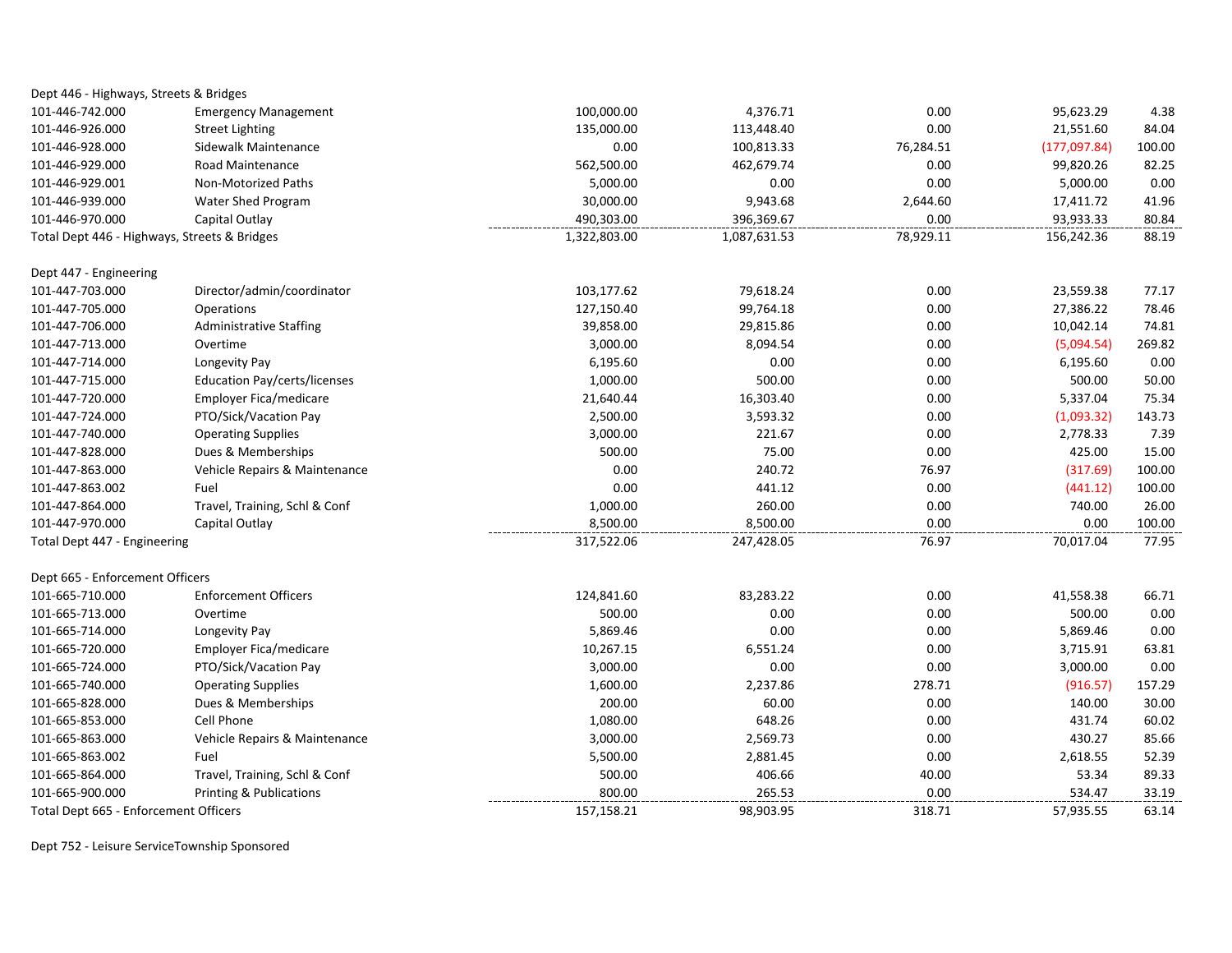| 101-752-703.000                | Director/admin/coordinator                         | 84,626.63        | 64,708.84      | 0.00          | 19,917.79     | 76.46  |
|--------------------------------|----------------------------------------------------|------------------|----------------|---------------|---------------|--------|
| 101-752-704.000                | Assistant/deputy                                   | 71,426.42        | 53,136.34      | 0.00          | 18,290.08     | 74.39  |
| 101-752-706.000                | <b>Administrative Staffing</b>                     | 111,813.00       | 87,766.31      | 0.00          | 24,046.69     | 78.49  |
| 101-752-707.000                | Part-Time/temp/per Diem                            | 7,500.00         | 7,697.19       | 0.00          | (197.19)      | 102.63 |
| 101-752-707.004                | <b>Administration Board</b>                        | 2,310.00         | 1,422.25       | 0.00          | 887.75        | 61.57  |
| 101-752-713.000                | Overtime                                           | 4,000.00         | 1,343.91       | 0.00          | 2,656.09      | 33.60  |
| 101-752-714.000                | Longevity Pay                                      | 14,037.98        | 0.00           | 0.00          | 14,037.98     | 0.00   |
| 101-752-715.000                | <b>Education Pay/certs/licenses</b>                | 1,000.00         | 1,000.00       | 0.00          | 0.00          | 100.00 |
| 101-752-720.000                | Employer Fica/medicare                             | 23,846.12        | 16,913.52      | 0.00          | 6,932.60      | 70.93  |
| 101-752-724.000                | PTO/Sick/Vacation Pay                              | 15,000.00        | 12,936.86      | 0.00          | 2,063.14      | 86.25  |
| 101-752-740.000                | <b>Operating Supplies</b>                          | 15,000.00        | 6,566.06       | 315.71        | 8,118.23      | 45.88  |
| 101-752-801.000                | <b>Contractual Services</b>                        | 12,500.00        | 5,890.21       | 1,067.03      | 5,542.76      | 55.66  |
| 101-752-828.000                | Dues & Memberships                                 | 1,300.00         | 1,063.07       | 0.00          | 236.93        | 81.77  |
| 101-752-853.000                | Cell Phone                                         | 1,080.00         | 445.83         | 0.00          | 634.17        | 41.28  |
| 101-752-854.000                | <b>Telephone And Internet</b>                      | 550.00           | 543.42         | 0.00          | 6.58          | 98.80  |
| 101-752-863.000                | Vehicle Repairs & Maintenance                      | 3,000.00         | 105.74         | 12.98         | 2,881.28      | 3.96   |
| 101-752-863.002                | Fuel                                               | 700.00           | 311.81         | 0.00          | 388.19        | 44.54  |
| 101-752-864.000                | Travel, Training, Schl & Conf                      | 6,000.00         | 498.00         | 0.00          | 5,502.00      | 8.30   |
| 101-752-900.000                | Printing & Publications                            | 10,000.00        | 0.00           | 20.00         | 9,980.00      | 0.20   |
| 101-752-916.005                | <b>Community Enrichment</b>                        | 5,000.00         | 490.10         | 0.00          | 4,509.90      | 9.80   |
| 101-752-916.006                | Easter Egg Scramble                                | 2,400.00         | 1,413.69       | 0.00          | 986.31        | 58.90  |
| 101-752-916.007                | <b>Township Ceremony</b>                           | 3,500.00         | 275.75         | 0.00          | 3,224.25      | 7.88   |
| 101-752-916.009                | <b>Family Events</b>                               | 9,000.00         | 3,530.16       | 0.00          | 5,469.84      | 39.22  |
| 101-752-917.000                | <b>Beautification Week/projects</b>                | 3,000.00         | 0.00           | 0.00          | 3,000.00      | 0.00   |
| 101-752-920.000                | <b>Utilities</b>                                   | 8,300.00         | 5,160.45       | 0.00          | 3,139.55      | 62.17  |
| 101-752-931.000                | Building & Grounds (F&O) Maintenance               | 100,000.00       | 16,606.20      | 482.23        | 82,911.57     | 17.09  |
| 101-752-931.001                | Janitorial Services                                | 5,100.00         | 0.00           | 0.00          | 5,100.00      | 0.00   |
| 101-752-931.002                | Lawn & Snow Care                                   | 21,800.00        | 14,400.00      | 6,450.00      | 950.00        | 95.64  |
| 101-752-956.008                | Vending/concession Expenses                        | 10,000.00        | 66.00          | 0.00          | 9,934.00      | 0.66   |
| 101-752-970.000                | Capital Outlay                                     | 198,272.50       | 17,848.00      | 0.00          | 180,424.50    | 9.00   |
|                                | Total Dept 752 - Leisure ServiceTownship Sponsored | 752,062.65       | 322,139.71     | 8,347.95      | 421,574.99    | 43.94  |
| Dept 960 - Grants              |                                                    |                  |                |               |               |        |
| 101-960-960.000                | <b>Cdbg Grant Expense</b>                          | 90,000.00        | 14,230.16      | 713.80        | 75,056.04     | 16.60  |
| Total Dept 960 - Grants        |                                                    | 90,000.00        | 14,230.16      | 713.80        | 75,056.04     | 16.60  |
| <b>TOTAL EXPENDITURES</b>      |                                                    | 11,304,301.63    | 7,228,444.28   | 732,574.63    | 3,343,282.72  | 70.42  |
| Fund 101 - General Fund:       |                                                    |                  |                |               |               |        |
| <b>TOTAL REVENUES</b>          |                                                    | 8,202,724.18     | 5,801,228.59   | 0.00          | 2,401,495.59  | 70.72  |
| <b>TOTAL EXPENDITURES</b>      |                                                    | 11,304,301.63    | 7,228,444.28   | 732,574.63    | 3,343,282.72  | 70.42  |
| NET OF REVENUES & EXPENDITURES |                                                    | (3, 101, 577.45) | (1,427,215.69) | (732, 574.63) | (941, 787.13) | 69.64  |
| <b>BEG. FUND BALANCE</b>       |                                                    | 10,234,581.15    | 10,234,581.15  |               |               |        |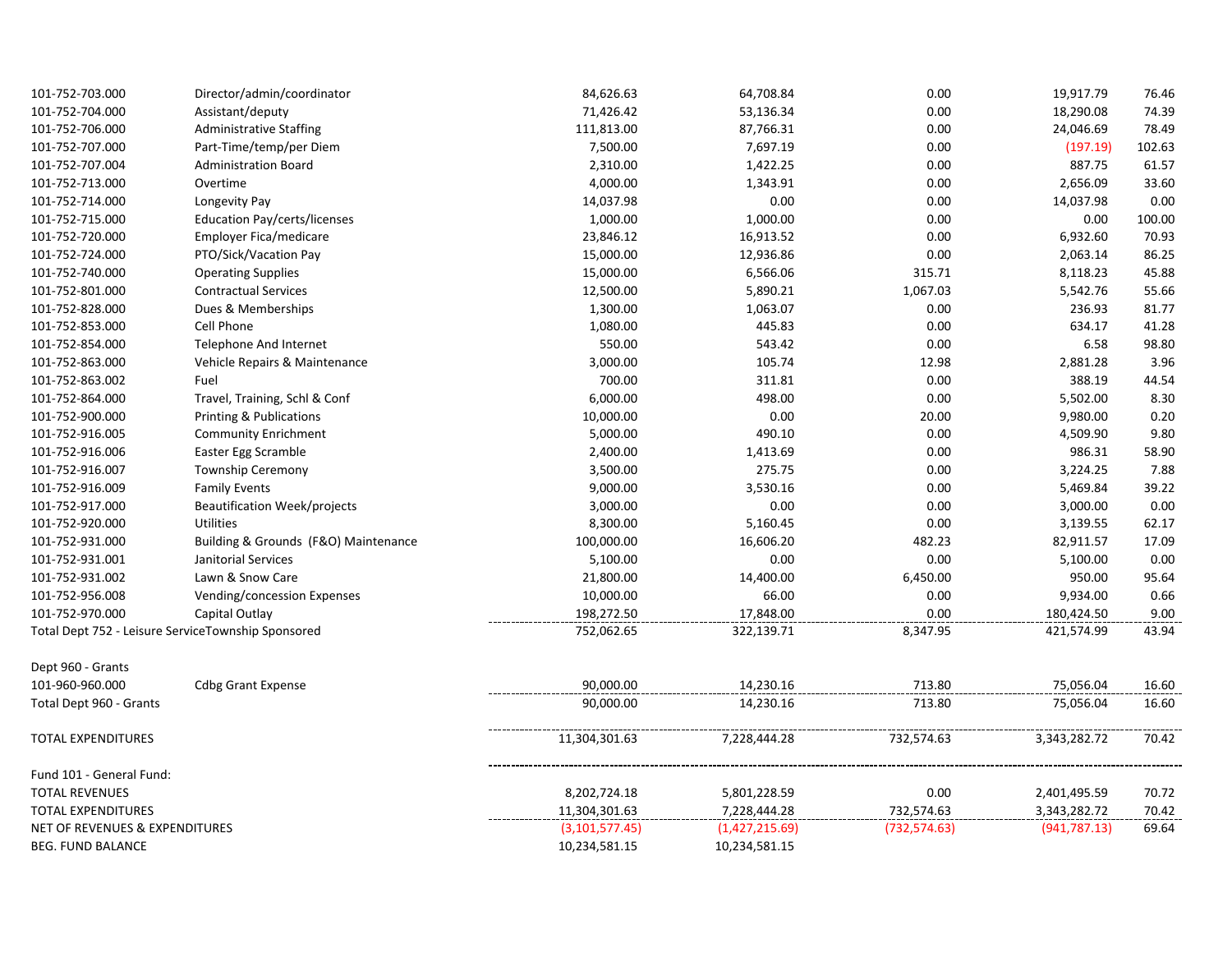END FUND BALANCE 7,133,003.70 8,807,365.46

## Fund 205 ‐ Public Safety Fund

| Revenues                     |                                     |               |               |      |              |        |
|------------------------------|-------------------------------------|---------------|---------------|------|--------------|--------|
| Dept 000                     |                                     |               |               |      |              |        |
| 205-000-403.000              | <b>Current Collections</b>          | 13,689,341.04 | 13,681,146.93 | 0.00 | 8,194.11     | 99.94  |
| 205-000-452.000              | <b>Liquor Licenses</b>              | 32,000.00     | 29,426.50     | 0.00 | 2,573.50     | 91.96  |
| 205-000-550.000              | Grants                              | 20,000.00     | 69,894.10     | 0.00 | (49,894.10)  | 349.47 |
| 205-000-561.000              | Reports & Record Checks             | 12,000.00     | 6,942.50      | 0.00 | 5,057.50     | 57.85  |
| 205-000-562.000              | P.a. Reimbursements                 | 7,000.00      | 5,373.28      | 0.00 | 1,626.72     | 76.76  |
| 205-000-620.000              | <b>Plan Review Fees</b>             | 30,000.00     | 18,132.50     | 0.00 | 11,867.50    | 60.44  |
| 205-000-626.000              | <b>Dispatch Services</b>            | 238,424.00    | 128,212.00    | 0.00 | 110,212.00   | 53.77  |
| 205-000-631.000              | <b>Cost Recovery</b>                | 35,000.00     | 24,292.32     | 0.00 | 10,707.68    | 69.41  |
| 205-000-634.000              | Permits And City Certification      | 15,000.00     | 1,800.00      | 0.00 | 13,200.00    | 12.00  |
| 205-000-642.000              | <b>Miscellaneous Receipts</b>       | 22,000.00     | 16,333.73     | 0.00 | 5,666.27     | 74.24  |
| 205-000-643.000              | Wireless 911 Service                | 102,000.00    | 96,551.00     | 0.00 | 5,449.00     | 94.66  |
| 205-000-656.000              | Fines                               | 100,000.00    | 77,678.47     | 0.00 | 22,321.53    | 77.68  |
| 205-000-657.000              | <b>Tow Fees</b>                     | 32,000.00     | 20,775.00     | 0.00 | 11,225.00    | 64.92  |
| 205-000-658.000              | Drug Forfeitures                    | 50,000.00     | 26,373.74     | 0.00 | 23,626.26    | 52.75  |
| 205-000-659.000              | <b>Bond Fees</b>                    | 250.00        | 300.00        | 0.00 | (50.00)      | 120.00 |
| 205-000-665.000              | Interest Income                     | 30,000.00     | 17,744.01     | 0.00 | 12,255.99    | 59.15  |
| 205-000-672.000              | Donations                           | 0.00          | 20.00         | 0.00 | (20.00)      | 100.00 |
| 205-000-673.000              | Sale Of Fixed Assets                | 310,000.00    | 212,338.55    | 0.00 | 97,661.45    | 68.50  |
| 205-000-676.000              | <b>Auction Sales</b>                | 5,500.00      | 6,565.00      | 0.00 | (1,065.00)   | 119.36 |
| 205-000-681.000              | Reimbursements                      | 10,000.00     | 28,431.36     | 0.00 | (18, 431.36) | 284.31 |
| Total Dept 000               |                                     | 14,740,515.04 | 14,468,330.99 | 0.00 | 272,184.05   | 98.15  |
| <b>TOTAL REVENUES</b>        |                                     | 14,740,515.04 | 14,468,330.99 | 0.00 | 272,184.05   | 98.15  |
|                              |                                     |               |               |      |              |        |
| Expenditures                 |                                     |               |               |      |              |        |
| Dept 301 - Police Department |                                     |               |               |      |              |        |
| 205-301-704.001              | <b>Command Officers</b>             | 1,019,324.80  | 811,753.18    | 0.00 | 207,571.62   | 79.64  |
| 205-301-704.005              | <b>Detectives</b>                   | 302,931.20    | 238,017.39    | 0.00 | 64,913.81    | 78.57  |
| 205-301-705.003              | <b>Police Patrol</b>                | 1,730,872.00  | 1,410,450.63  | 0.00 | 320,421.37   | 81.49  |
| 205-301-706.000              | <b>Administrative Staffing</b>      | 171,415.40    | 148,832.40    | 0.00 | 22,583.00    | 86.83  |
| 205-301-707.001              | <b>Crossing Guards</b>              | 25,000.00     | 19,150.00     | 0.00 | 5,850.00     | 76.60  |
| 205-301-713.000              | Overtime                            | 300,000.00    | 220,953.29    | 0.00 | 79,046.71    | 73.65  |
| 205-301-714.000              | Longevity Pay                       | 87,744.47     | 1,862.00      | 0.00 | 85,882.47    | 2.12   |
| 205-301-715.000              | <b>Education Pay/certs/licenses</b> | 49,274.30     | 1,470.56      | 0.00 | 47,803.74    | 2.98   |
| 205-301-716.000              | <b>Holiday Pay</b>                  | 152,656.40    | 1,594.00      | 0.00 | 151,062.40   | 1.04   |
| 205-301-717.000              | <b>Shift Premium</b>                | 50,000.00     | 42,752.55     | 0.00 | 7,247.45     | 85.51  |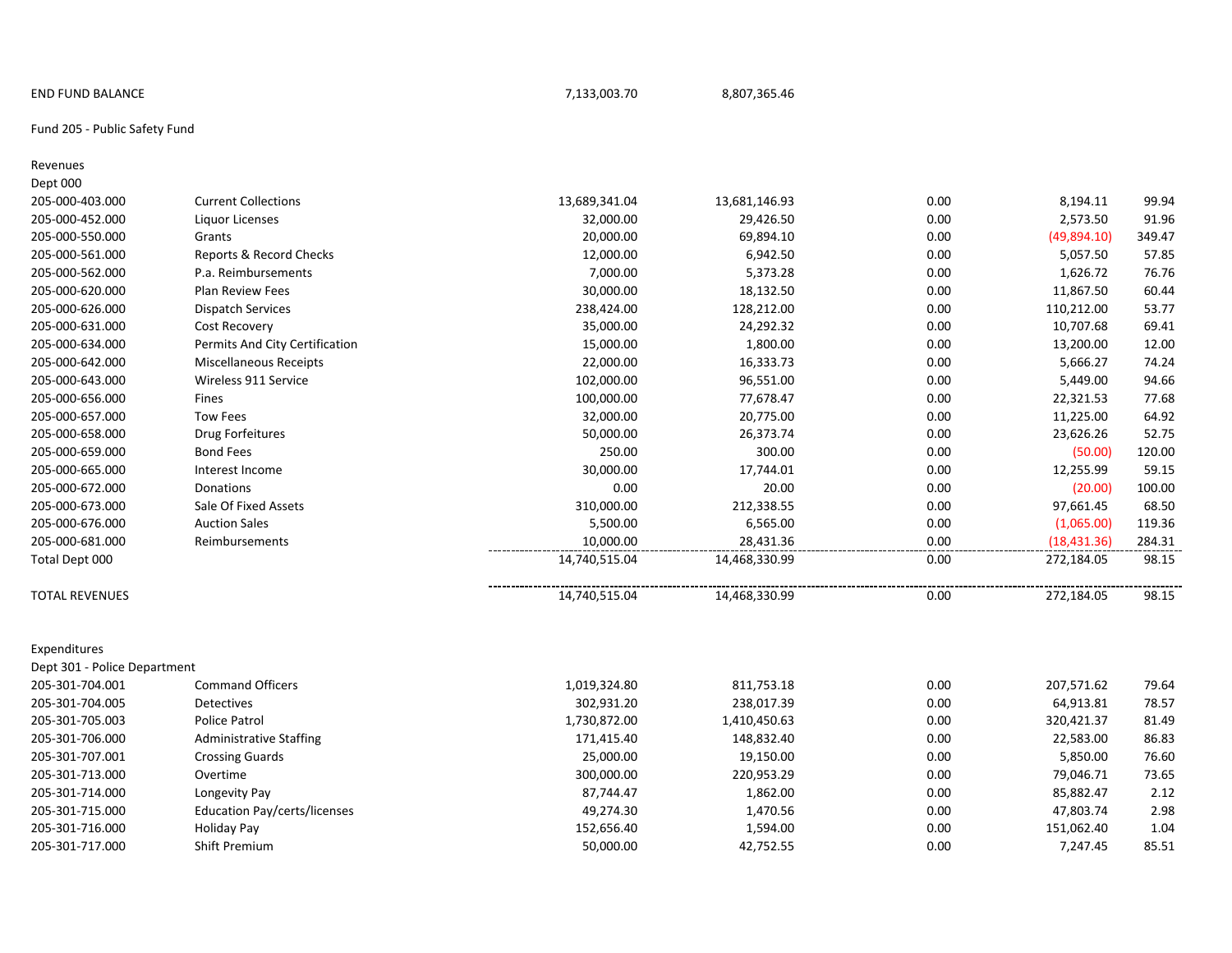| 205-301-719.000                         | <b>Worker's Compensation</b>          | 92,880.44    | 34,487.21    | 0.00       | 58,393.23    | 37.13  |
|-----------------------------------------|---------------------------------------|--------------|--------------|------------|--------------|--------|
| 205-301-720.000                         | Employer Fica/medicare                | 312,825.22   | 227,159.82   | 0.00       | 85,665.40    | 72.62  |
| 205-301-721.000                         | Medical Insurance                     | 737,281.26   | 695,519.52   | 0.00       | 41,761.74    | 94.34  |
| 205-301-721.001                         | Retiree Cost - Medical                | 575,212.88   | 492,412.98   | 0.00       | 82,799.90    | 85.61  |
| 205-301-722.000                         | Life/disability Insurance             | 45,151.37    | 46,437.22    | 0.00       | (1, 285.85)  | 102.85 |
| 205-301-723.000                         | Pension Contribution                  | 709,400.00   | 613,844.83   | 63,173.96  | 32,381.21    | 95.44  |
| 205-301-724.000                         | PTO/Sick/Vacation Pay                 | 200,000.00   | 75,762.14    | 0.00       | 124,237.86   | 37.88  |
| 205-301-726.000                         | Opeb-Designation                      | 248,700.00   | 31,200.00    | 0.00       | 217,500.00   | 12.55  |
| 205-301-740.000                         | <b>Operating Supplies</b>             | 110,000.00   | 66,627.48    | 2,090.89   | 41,281.63    | 62.47  |
| 205-301-740.001                         | <b>Evidence Supplies</b>              | 5,000.00     | 3,597.27     | 0.00       | 1,402.73     | 71.95  |
| 205-301-741.000                         | Uniforms                              | 105,000.00   | 58,779.97    | 610.00     | 45,610.03    | 56.56  |
| 205-301-742.000                         | <b>Emergency Management</b>           | 10,000.00    | 5,844.37     | 851.00     | 3,304.63     | 66.95  |
| 205-301-801.000                         | <b>Contractual Services</b>           | 375,000.00   | 327,288.98   | 4,176.71   | 43,534.31    | 88.39  |
| 205-301-803.000                         | <b>Hiring Process</b>                 | 10,000.00    | 9,679.75     | 40.00      | 280.25       | 97.20  |
| 205-301-807.000                         | <b>Audit Fees</b>                     | 13,600.00    | 12,762.00    | 0.00       | 838.00       | 93.84  |
| 205-301-808.000                         | General Administration                | 234,329.38   | 234,329.38   | 0.00       | 0.00         | 100.00 |
| 205-301-826.000                         | Legal Expenses                        | 87,800.00    | 53,717.50    | 0.00       | 34,082.50    | 61.18  |
| 205-301-828.000                         | Dues & Memberships                    | 5,500.00     | 1,006.01     | 0.00       | 4,493.99     | 18.29  |
| 205-301-853.000                         | Cell Phone                            | 10,260.00    | 7,656.37     | 0.00       | 2,603.63     | 74.62  |
| 205-301-854.000                         | <b>Telephone And Internet</b>         | 69,740.00    | 53,229.51    | 1,385.78   | 15,124.71    | 78.31  |
| 205-301-863.000                         | Vehicle Repairs & Maintenance         | 69,000.00    | 59,205.55    | 2,683.62   | 7,110.83     | 89.69  |
| 205-301-863.002                         | Fuel                                  | 51,000.00    | 74,490.57    | 0.00       | (23, 490.57) | 146.06 |
| 205-301-864.000                         | Travel, Training, Schl & Conf         | 91,000.00    | 49,697.13    | 4,763.83   | 36,539.04    | 59.85  |
| 205-301-900.000                         | <b>Printing &amp; Publications</b>    | 10,000.00    | 3,415.24     | 0.00       | 6,584.76     | 34.15  |
| 205-301-910.000                         | General Insurance & Bonds             | 19,328.00    | 26,188.60    | 0.00       | (6,860.60)   | 135.50 |
| 205-301-920.000                         | <b>Utilities</b>                      | 65,000.00    | 51,647.87    | 0.00       | 13,352.13    | 79.46  |
| 205-301-931.000                         | Building & Grounds (F&O) Maintenance  | 40,000.00    | 25,695.50    | 2,440.39   | 11,864.11    | 70.34  |
| 205-301-931.002                         | Lawn & Snow Care                      | 7,500.00     | 1,431.50     | 0.00       | 6,068.50     | 19.09  |
| 205-301-933.000                         | Equipment Repair & Maintenance        | 11,000.00    | 5,512.02     | 0.00       | 5,487.98     | 50.11  |
| 205-301-934.000                         | Off Equip & Computer New/Repair       | 50,000.00    | 26,441.87    | 941.20     | 22,616.93    | 54.77  |
| 205-301-941.000                         | <b>Building Lease</b>                 | 126,750.00   | 126,750.00   | 0.00       | 0.00         | 100.00 |
| 205-301-956.000                         | Miscellaneous                         | 1,000.00     | 1,019.78     | 0.00       | (19.78)      | 101.98 |
| 205-301-956.207                         | Drug Forfeiture Fund                  | 0.00         | 5,000.00     | 0.00       | (5,000.00)   | 100.00 |
| 205-301-970.000                         | Capital Outlay                        | 90,000.00    | 70,172.69    | 0.00       | 19,827.31    | 77.97  |
| 205-301-976.000                         | <b>Building Purchase/improvements</b> | 110,000.00   | 0.00         | 0.00       | 110,000.00   | 0.00   |
| 205-301-986.000                         | Vehicles                              | 350,000.00   | 103,253.77   | 184,285.12 | 62,461.11    | 82.15  |
| Total Dept 301 - Police Department      |                                       | 8,938,477.12 | 6,578,100.40 | 267,442.50 | 2,092,934.22 | 76.59  |
| Dept 305 - Public Safety Administration |                                       |              |              |            |              |        |
| 205-305-703.006                         | Police Chief                          | 125,000.00   | 53,365.58    | 0.00       | 71,634.42    | 42.69  |
| 205-305-704.001                         | <b>Command Officers</b>               | 104,270.40   | 81,812.18    | 0.00       | 22,458.22    | 78.46  |
| 205-305-706.000                         | <b>Administrative Staffing</b>        | 127,069.80   | 85,143.57    | 0.00       | 41,926.23    | 67.01  |
| 205-305-707.000                         | Part-Time/temp/per Diem               | 1,500.00     | 0.00         | 0.00       | 1,500.00     | 0.00   |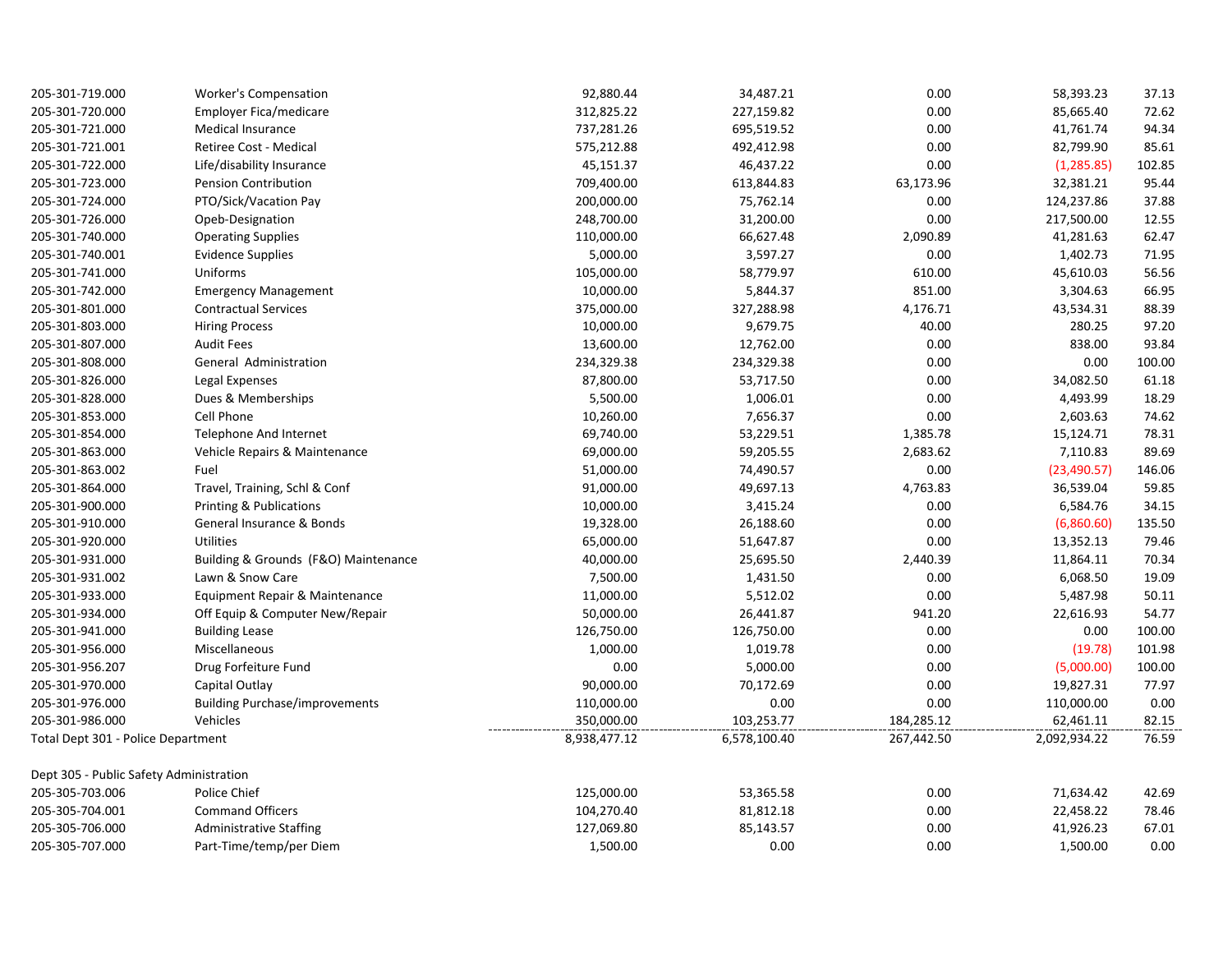| 205-305-713.000                               | Overtime                            | 0.00       | 952.07     | 0.00      | (952.07)      | 100.00 |
|-----------------------------------------------|-------------------------------------|------------|------------|-----------|---------------|--------|
| 205-305-714.000                               | Longevity Pay                       | 14,530.95  | 0.00       | 0.00      | 14,530.95     | 0.00   |
| 205-305-715.000                               | Education Pay/certs/licenses        | 6,061.68   | 3,150.00   | 0.00      | 2,911.68      | 51.97  |
| 205-305-716.000                               | Holiday Pay                         | 5,213.52   | 0.00       | 0.00      | 5,213.52      | 0.00   |
| 205-305-717.000                               | Shift Premium                       | 0.00       | 166.37     | 0.00      | (166.37)      | 100.00 |
| 205-305-720.000                               | Employer Fica/medicare              | 30,419.95  | 20,926.29  | 0.00      | 9,493.66      | 68.79  |
| 205-305-721.000                               | <b>Medical Insurance</b>            | 57,194.74  | 0.00       | 0.00      | 57,194.74     | 0.00   |
| 205-305-722.000                               | Life/disability Insurance           | 2,895.00   | 0.00       | 0.00      | 2,895.00      | 0.00   |
| 205-305-724.000                               | PTO/Sick/Vacation Pay               | 14,000.00  | 53,946.13  | 0.00      | (39, 946.13)  | 385.33 |
| 205-305-726.000                               | Opeb-Designation                    | 28,000.00  | 0.00       | 0.00      | 28,000.00     | 0.00   |
| 205-305-741.000                               | Uniforms                            | 1,550.00   | 1,550.00   | 0.00      | 0.00          | 100.00 |
| Total Dept 305 - Public Safety Administration |                                     | 517,706.04 | 301,012.19 | 0.00      | 216,693.85    | 58.14  |
| Dept 336 - Fire                               |                                     |            |            |           |               |        |
| 205-336-703.007                               | <b>Fire Chief</b>                   | 95,909.32  | 75,251.93  | 0.00      | 20,657.39     | 78.46  |
| 205-336-704.002                               | <b>Fire Officers</b>                | 836,631.90 | 511,019.54 | 0.00      | 325,612.36    | 61.08  |
| 205-336-705.002                               | Paid On-Call Fire Fighters          | 100,000.00 | 252,248.18 | 0.00      | (152, 248.18) | 252.25 |
| 205-336-706.000                               | <b>Administrative Staffing</b>      | 65,861.90  | 33,726.53  | 0.00      | 32,135.37     | 51.21  |
| 205-336-708.002                               | Shift Fire Fighters                 | 521,336.40 | 437,859.79 | 0.00      | 83,476.61     | 83.99  |
| 205-336-713.000                               | Overtime                            | 100,000.00 | 162,237.74 | 0.00      | (62, 237.74)  | 162.24 |
| 205-336-714.000                               | Longevity Pay                       | 56,379.83  | 0.00       | 0.00      | 56,379.83     | 0.00   |
| 205-336-715.000                               | <b>Education Pay/certs/licenses</b> | 60,000.00  | 52,500.00  | 0.00      | 7,500.00      | 87.50  |
| 205-336-716.000                               | <b>Holiday Pay</b>                  | 49,548.72  | 448.80     | 0.00      | 49,099.92     | 0.91   |
| 205-336-719.000                               | <b>Worker's Compensation</b>        | 104,380.68 | 32,077.96  | 0.00      | 72,302.72     | 30.73  |
| 205-336-720.000                               | Employer Fica/medicare              | 150,541.91 | 117,109.63 | 0.00      | 33,432.28     | 77.79  |
| 205-336-721.000                               | Medical Insurance                   | 397,129.69 | 277,568.63 | 0.00      | 119,561.06    | 69.89  |
| 205-336-721.001                               | Retiree Cost - Medical              | 154,168.01 | 113,430.12 | 0.00      | 40,737.89     | 73.58  |
| 205-336-722.000                               | Life/disability Insurance           | 19,833.46  | 17,142.84  | 0.00      | 2,690.62      | 86.43  |
| 205-336-723.000                               | <b>Pension Contribution</b>         | 119,810.00 | 126,565.82 | 10,189.74 | (16,945.56)   | 114.14 |
| 205-336-724.000                               | PTO/Sick/Vacation Pay               | 82,200.00  | 26,604.85  | 0.00      | 55,595.15     | 32.37  |
| 205-336-726.000                               | Opeb-Designation                    | 114,000.00 | 26,028.83  | 0.00      | 87,971.17     | 22.83  |
| 205-336-740.000                               | <b>Operating Supplies</b>           | 26,000.00  | 17,256.30  | 3,978.37  | 4,765.33      | 81.67  |
| 205-336-740.002                               | <b>EMS Medical Supplies</b>         | 7,000.00   | 7,194.53   | 0.00      | (194.53)      | 102.78 |
| 205-336-741.000                               | Uniforms                            | 10,000.00  | 5,139.33   | 2,217.87  | 2,642.80      | 73.57  |
| 205-336-742.000                               | <b>Emergency Management</b>         | 10,000.00  | 4,233.30   | 1,734.00  | 4,032.70      | 59.67  |
| 205-336-801.000                               | <b>Contractual Services</b>         | 75,000.00  | 11,994.15  | 1,647.00  | 61,358.85     | 18.19  |
| 205-336-807.000                               | <b>Audit Fees</b>                   | 8,160.00   | 7,657.20   | 0.00      | 502.80        | 93.84  |
| 205-336-808.000                               | General Administration              | 140,597.63 | 140,597.63 | 0.00      | 0.00          | 100.00 |
| 205-336-826.000                               | Legal Expenses                      | 5,000.00   | 115.00     | 0.00      | 4,885.00      | 2.30   |
| 205-336-828.000                               | Dues & Memberships                  | 2,000.00   | 1,774.54   | 2,480.00  | (2, 254.54)   | 212.73 |
| 205-336-853.000                               | Cell Phone                          | 3,400.00   | 2,186.82   | 0.00      | 1,213.18      | 64.32  |
| 205-336-854.000                               | <b>Telephone And Internet</b>       | 37,840.00  | 44,366.26  | 1,385.78  | (7,912.04)    | 120.91 |
| 205-336-863.000                               | Vehicle Repairs & Maintenance       | 10,000.00  | 8,414.02   | 801.95    | 784.03        | 92.16  |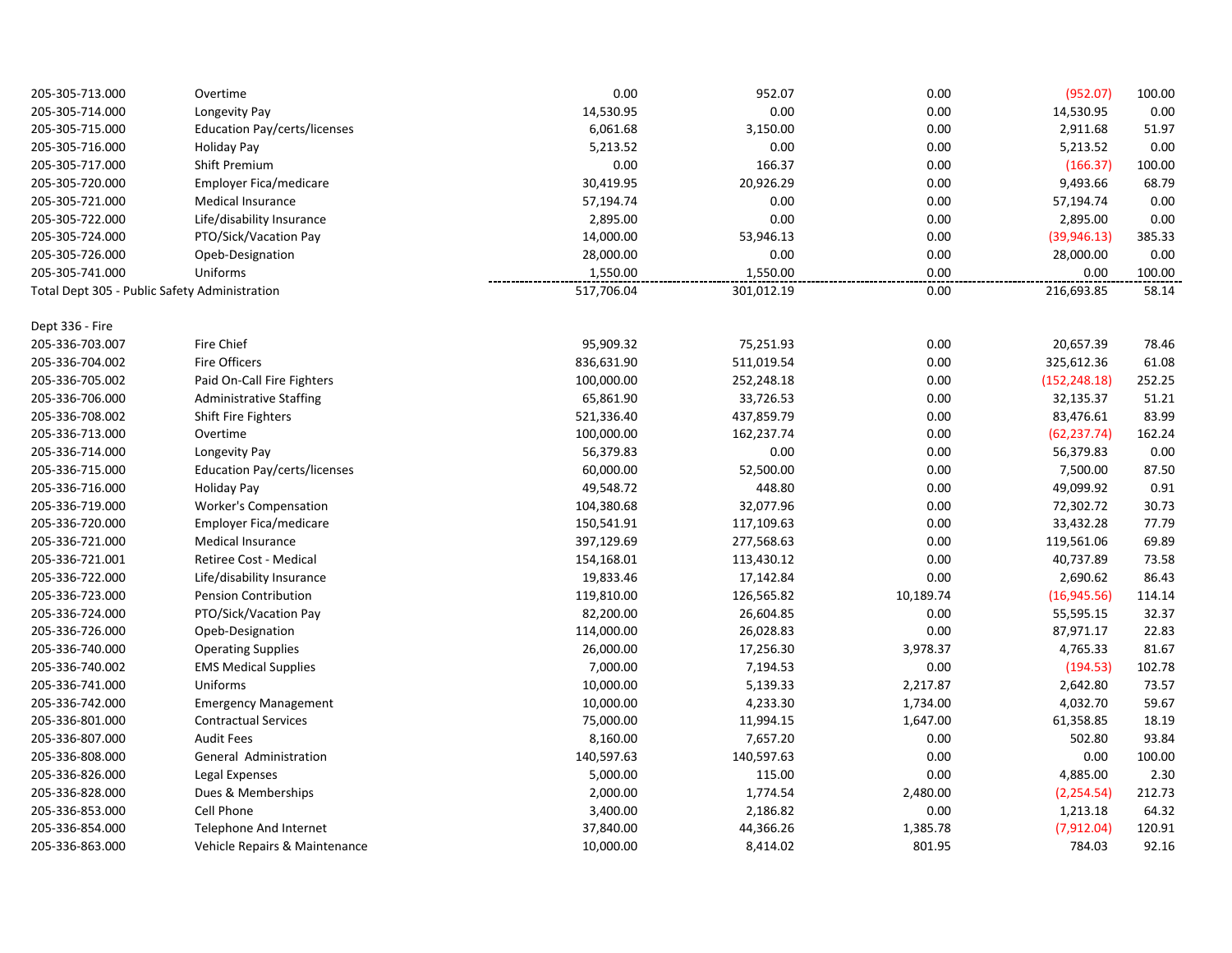| 205-336-863.002                      | Fuel                                  | 21,000.00    | 23,958.58    | 0.00      | (2,958.58)   | 114.09 |
|--------------------------------------|---------------------------------------|--------------|--------------|-----------|--------------|--------|
| 205-336-864.000                      | Travel, Training, Schl & Conf         | 46,000.00    | 31,309.88    | 4,784.46  | 9,905.66     | 78.47  |
| 205-336-900.000                      | <b>Printing &amp; Publications</b>    | 2,000.00     | 540.80       | 308.00    | 1,151.20     | 42.44  |
| 205-336-910.000                      | General Insurance & Bonds             | 31,699.00    | 18,494.01    | 0.00      | 13,204.99    | 58.34  |
| 205-336-920.000                      | <b>Utilities</b>                      | 55,000.00    | 53,271.79    | 0.00      | 1,728.21     | 96.86  |
| 205-336-931.000                      | Building & Grounds (F&O) Maintenance  | 5,000.00     | 9,068.46     | 868.73    | (4,937.19)   | 198.74 |
| 205-336-931.002                      | Lawn & Snow Care                      | 0.00         | 5,467.80     | 1,680.00  | (7, 147.80)  | 100.00 |
| 205-336-933.000                      | Equipment Repair & Maintenance        | 0.00         | 3,570.22     | 0.00      | (3,570.22)   | 100.00 |
| 205-336-934.000                      | Off Equip & Computer New/Repair       | 5,000.00     | 2,298.05     | 1,260.46  | 1,441.49     | 71.17  |
| 205-336-948.000                      | Water Use                             | 10,000.00    | 10,000.00    | 0.00      | 0.00         | 100.00 |
| Total Dept 336 - Fire                |                                       | 3,538,428.45 | 2,670,729.86 | 33,336.36 | 834,362.23   | 76.42  |
| Dept 338 - Dispatch Department       |                                       |              |              |           |              |        |
| 205-338-705.001                      | Dispatch                              | 398,174.40   | 342,907.74   | 0.00      | 55,266.66    | 86.12  |
| 205-338-705.006                      | Part Time Dispatch                    | 39,707.20    | 31,825.35    | 0.00      | 7,881.85     | 80.15  |
| 205-338-713.000                      | Overtime                              | 80,000.00    | 59,410.35    | 0.00      | 20,589.65    | 74.26  |
| 205-338-714.000                      | Longevity Pay                         | 12,500.00    | 0.00         | 0.00      | 12,500.00    | 0.00   |
| 205-338-715.000                      | <b>Education Pay/certs/licenses</b>   | 0.00         | 600.00       | 0.00      | (600.00)     | 100.00 |
| 205-338-716.000                      | <b>Holiday Pay</b>                    | 17,894.24    | 0.00         | 0.00      | 17,894.24    | 0.00   |
| 205-338-717.000                      | <b>Shift Premium</b>                  | 14,000.00    | 12,992.37    | 0.00      | 1,007.63     | 92.80  |
| 205-338-720.000                      | Employer Fica/medicare                | 43,664.35    | 34,677.95    | 0.00      | 8,986.40     | 79.42  |
| 205-338-721.000                      | <b>Medical Insurance</b>              | 89,596.25    | 66,543.24    | 0.00      | 23,053.01    | 74.27  |
| 205-338-721.001                      | <b>Retiree Cost-Medical</b>           | 25,485.58    | 23,397.80    | 0.00      | 2,087.78     | 91.81  |
| 205-338-722.000                      | Life/disability Insurance             | 5,788.39     | 0.00         | 0.00      | 5,788.39     | 0.00   |
| 205-338-723.000                      | Pension Contribution                  | 47,780.00    | 79,864.32    | 10,040.59 | (42, 124.91) | 188.16 |
| 205-338-724.000                      | PTO/Sick/Vacation Pay                 | 8,500.00     | 209.16       | 0.00      | 8,290.84     | 2.46   |
| 205-338-726.000                      | Opeb-Designation                      | 36,800.00    | 13,600.00    | 0.00      | 23,200.00    | 36.96  |
| 205-338-741.000                      | Uniforms                              | 4,000.00     | 4,898.41     | 0.00      | (898.41)     | 122.46 |
| 205-338-853.000                      | Cell Phone                            | 1,080.00     | 324.33       | 0.00      | 755.67       | 30.03  |
| Total Dept 338 - Dispatch Department |                                       | 824,970.41   | 671,251.02   | 10,040.59 | 143,678.80   | 82.58  |
| Dept 340 - Fire Equipment            |                                       |              |              |           |              |        |
| 205-340-740.000                      | <b>Operating Supplies</b>             | 25,000.00    | 10,757.07    | 0.00      | 14,242.93    | 43.03  |
| 205-340-740.002                      | <b>EMS Medical Supplies</b>           | 5,000.00     | 3,255.41     | 0.00      | 1,744.59     | 65.11  |
| 205-340-741.000                      | Uniforms                              | 18,000.00    | 8,304.93     | 0.00      | 9,695.07     | 46.14  |
| 205-340-801.000                      | <b>Contractual Services</b>           | 250,000.00   | 125,216.47   | 57,349.99 | 67,433.54    | 73.03  |
| 205-340-863.000                      | Vehicle Repairs & Maintenance         | 70,000.00    | 47,970.86    | 0.00      | 22,029.14    | 68.53  |
| 205-340-931.000                      | Building & Grounds (F&O) Maintenance  | 10,000.00    | 11,530.54    | 1,212.00  | (2,742.54)   | 127.43 |
| 205-340-933.000                      | Equipment Repair & Maintenance        | 30,000.00    | 24,773.16    | 0.00      | 5,226.84     | 82.58  |
| 205-340-934.000                      | Off Equip & Computer New/Repair       | 30,000.00    | 5,447.00     | 3,260.04  | 21,292.96    | 29.02  |
| 205-340-947.000                      | <b>Hydrant Rental</b>                 | 112,760.00   | 112,760.00   | 0.00      | 0.00         | 100.00 |
| 205-340-956.000                      | Miscellaneous                         | 560.00       | 420.07       | 0.00      | 139.93       | 75.01  |
| 205-340-976.000                      | <b>Building Purchase/improvements</b> | 68,750.00    | 119,184.72   | 0.00      | (50, 434.72) | 173.36 |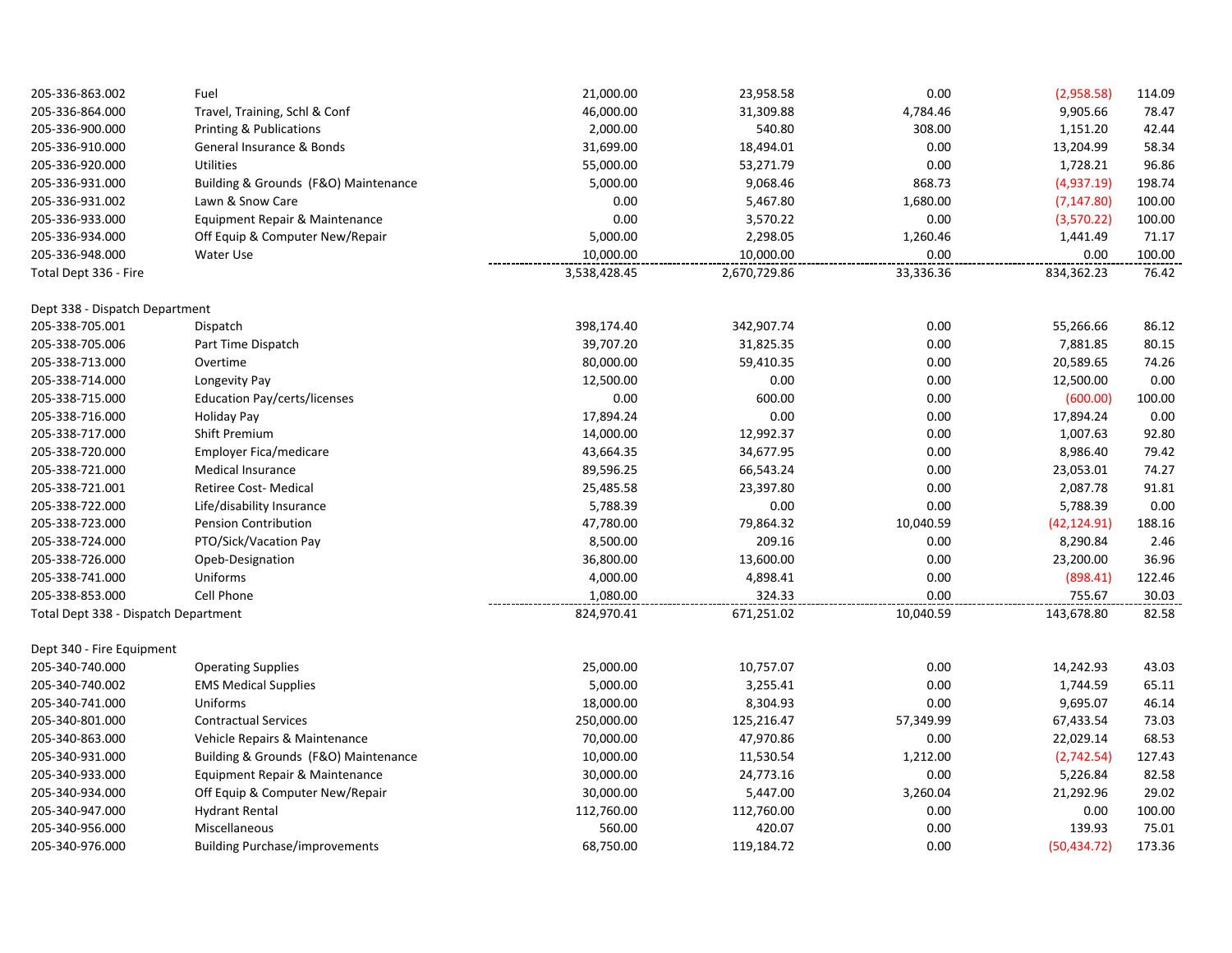| 205-340-977.000                           | Equipment                      | 80,800.00     | 28,799.40     | 0.00          | 52,000.60      | 35.64  |
|-------------------------------------------|--------------------------------|---------------|---------------|---------------|----------------|--------|
| 205-340-986.000                           | Vehicles                       | 271,000.00    | 176,005.46    | 15,820.12     | 79,174.42      | 70.78  |
| 205-340-991.000                           | <b>Principal Payment</b>       | 278,250.00    | 278,250.00    | 0.00          | 0.00           | 100.00 |
| 205-340-995.000                           | <b>Interest Expense</b>        | 20,869.00     | 20,868.75     | 0.00          | 0.25           | 100.00 |
|                                           |                                | 1,270,989.00  | 973,543.84    | 77,642.15     | 219,803.01     | 82.71  |
| Total Dept 340 - Fire Equipment           |                                |               |               |               |                |        |
| <b>TOTAL EXPENDITURES</b>                 |                                | 15.090.571.02 | 11.194.637.31 | 388.461.60    | 3,507,472.11   | 76.76  |
| Fund 205 - Public Safety Fund:            |                                |               |               |               |                |        |
| <b>TOTAL REVENUES</b>                     |                                | 14,740,515.04 | 14,468,330.99 | 0.00          | 272,184.05     | 98.15  |
| <b>TOTAL EXPENDITURES</b>                 |                                | 15,090,571.02 | 11,194,637.31 | 388,461.60    | 3,507,472.11   | 76.76  |
| <b>NET OF REVENUES &amp; EXPENDITURES</b> |                                | (350,055.98)  | 3,273,693.68  | (388, 461.60) | (3,235,288.06) | 824.22 |
| <b>BEG. FUND BALANCE</b>                  |                                | 6,988,869.25  | 6,988,869.25  |               |                |        |
| <b>END FUND BALANCE</b>                   |                                | 6,638,813.27  | 10,262,562.93 |               |                |        |
| Fund 249 - Building Inspection Dept Fund  |                                |               |               |               |                |        |
| Revenues                                  |                                |               |               |               |                |        |
| Dept 000                                  |                                |               |               |               |                |        |
| 249-000-480.000                           | <b>Building Permits</b>        | 750,000.00    | 769,616.17    | 0.00          | (19,616.17)    | 102.62 |
| 249-000-481.000                           | <b>Electrical Permits</b>      | 130,000.00    | 162,825.00    | 0.00          | (32,825.00)    | 125.25 |
| 249-000-482.000                           | <b>Heating Permits</b>         | 130,000.00    | 171,558.00    | 0.00          | (41,558.00)    | 131.97 |
| 249-000-483.000                           | <b>Plumbing Permits</b>        | 100,000.00    | 103,884.00    | 0.00          | (3,884.00)     | 103.88 |
| 249-000-484.000                           | <b>Foreclosure Permits</b>     | 5,000.00      | 1,350.00      | 0.00          | 3,650.00       | 27.00  |
| 249-000-642.000                           | <b>Miscellaneous Receipts</b>  | 2,000.00      | 2,217.70      | 0.00          | (217.70)       | 110.89 |
| 249-000-660.000                           | <b>Bond Forfeitures</b>        | 12,000.00     | 6,405.00      | 0.00          | 5,595.00       | 53.38  |
| Total Dept 000                            |                                | 1,129,000.00  | 1,217,855.87  | 0.00          | (88, 855.87)   | 107.87 |
| <b>TOTAL REVENUES</b>                     |                                | 1,129,000.00  | 1,217,855.87  | 0.00          | (88, 855.87)   | 107.87 |
| Expenditures                              |                                |               |               |               |                |        |
| Dept 371 - Building Inspection Department |                                |               |               |               |                |        |
| 249-371-703.000                           | Director/admin/coordinator     | 103,177.62    | 80,954.75     | 0.00          | 22,222.87      | 78.46  |
| 249-371-704.000                           | Assistant/deputy               | 43,500.00     | 29,431.59     | 0.00          | 14,068.41      | 67.66  |
| 249-371-706.000                           | <b>Administrative Staffing</b> | 124,219.50    | 95,041.35     | 0.00          | 29,178.15      | 76.51  |
| 249-371-709.001                           | <b>Building Inspector</b>      | 113,443.20    | 78,663.02     | 0.00          | 34,780.18      | 69.34  |
| 249-371-709.002                           | Plumbing/heating Inspector     | 76,668.80     | 71,001.66     | 0.00          | 5,667.14       | 92.61  |
| 249-371-709.003                           | <b>Electrical Inspector</b>    | 76,668.80     | 56,931.72     | 0.00          | 19,737.08      | 74.26  |
| 249-371-713.000                           | Overtime                       | 2,500.00      | 86.01         | 0.00          | 2,413.99       | 3.44   |
| 249-371-714.000                           | Longevity Pay                  | 24,919.10     | 0.00          | 0.00          | 24,919.10      | 0.00   |
| 249-371-719.000                           | <b>Worker's Compensation</b>   | 29,986.20     | 11,096.11     | 0.00          | 18,890.09      | 37.00  |
| 249-371-720.000                           | Employer Fica/medicare         | 44,570.00     | 32,619.51     | 0.00          | 11,950.49      | 73.19  |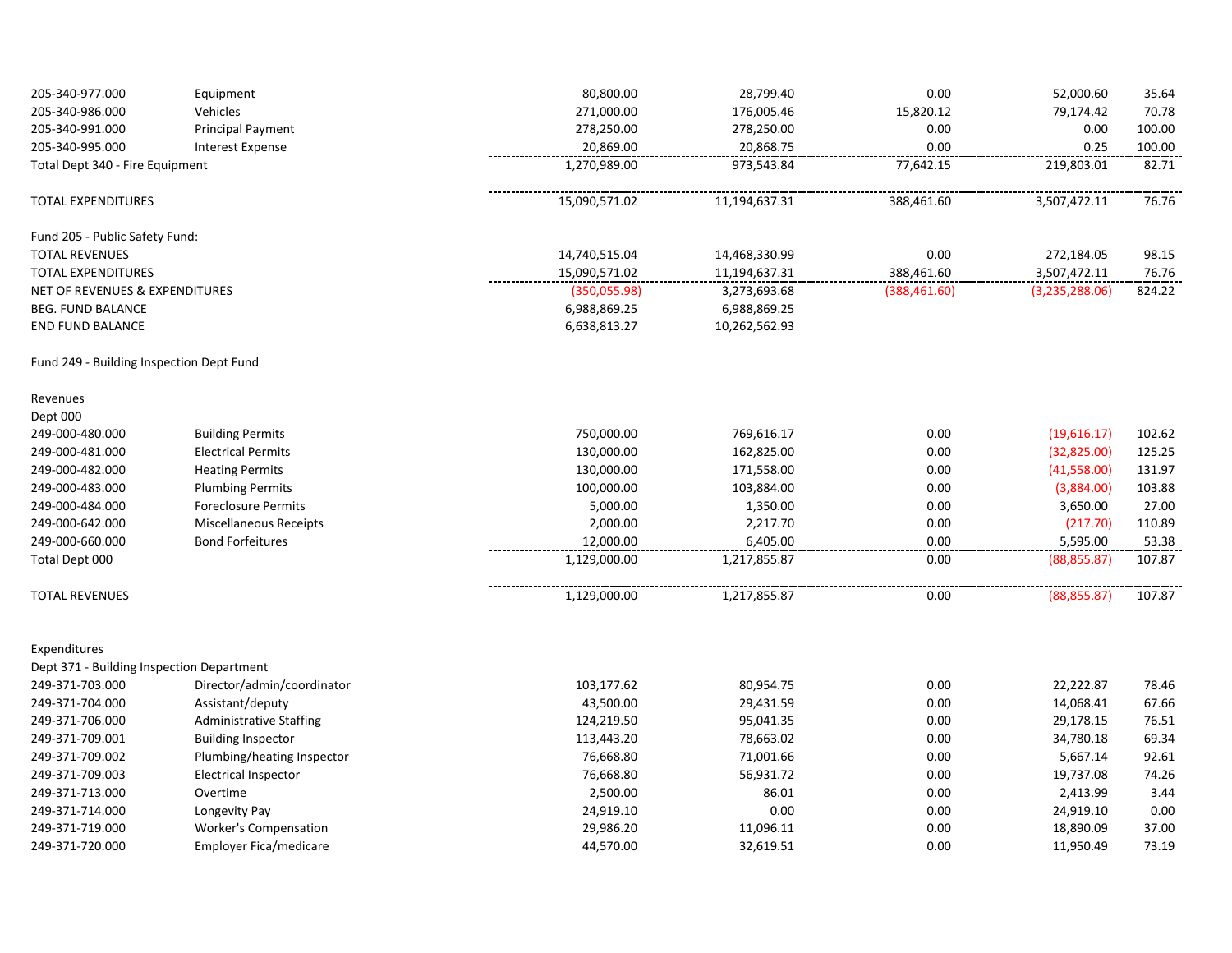| 249-371-721.000                           | Medical Insurance                               | 148,279.98   | 119,092.00   | 0.00       | 29,187.98     | 80.32    |
|-------------------------------------------|-------------------------------------------------|--------------|--------------|------------|---------------|----------|
| 249-371-721.001                           | Retiree Cost - Medical                          | 78,439.88    | 59,936.40    | 0.00       | 18,503.48     | 76.41    |
| 249-371-722.000                           | Life/disability Insurance                       | 6,545.66     | 5,617.50     | 0.00       | 928.16        | 85.82    |
| 249-371-723.000                           | Pension Contribution                            | 57,692.84    | 46,683.73    | 5,809.81   | 5,199.30      | 90.99    |
| 249-371-724.000                           | PTO/Sick/Vacation Pay                           | 17,500.00    | 28,845.89    | 0.00       | (11, 345.89)  | 164.83   |
| 249-371-726.000                           | Opeb-Designation                                | 32,200.00    | 2,850.00     | 0.00       | 29,350.00     | 8.85     |
| 249-371-740.000                           | <b>Operating Supplies</b>                       | 7,400.00     | 4,961.70     | 97.71      | 2,340.59      | 68.37    |
| 249-371-801.000                           | <b>Contractual Services</b>                     | 1,000.00     | 45.00        | 0.00       | 955.00        | 4.50     |
| 249-371-807.000                           | <b>Audit Fees</b>                               | 5,440.00     | 5,104.80     | 0.00       | 335.20        | 93.84    |
| 249-371-808.000                           | General Administration                          | 66,645.00    | 66,645.00    | 0.00       | 0.00          | 100.00   |
| 249-371-826.000                           | Legal Expenses                                  | 500.00       | 0.00         | 0.00       | 500.00        | 0.00     |
| 249-371-828.000                           | Dues & Memberships                              | 1,700.00     | 1,760.00     | 700.00     | (760.00)      | 144.71   |
| 249-371-853.000                           | Cell Phone                                      | 2,400.00     | 1,337.53     | 0.00       | 1,062.47      | 55.73    |
| 249-371-863.000                           | Vehicle Repairs & Maintenance                   | 3,500.00     | 2,346.62     | 31.96      | 1,121.42      | 67.96    |
| 249-371-863.002                           | Fuel                                            | 5,000.00     | 5,771.69     | 0.00       | (771.69)      | 115.43   |
| 249-371-864.000                           | Travel, Training, Schl & Conf                   | 5,000.00     | 3,939.92     | 759.26     | 300.82        | 93.98    |
| 249-371-900.000                           | <b>Printing &amp; Publications</b>              | 3,000.00     | 162.49       | 0.00       | 2,837.51      | 5.42     |
| 249-371-910.000                           | General Insurance & Bonds                       | 14,203.00    | 10,632.85    | 0.00       | 3,570.15      | 74.86    |
| 249-371-934.000                           | Off Equip & Computer New/Repair                 | 7,200.00     | 7,901.27     | 278.71     | (979.98)      | 113.61   |
| 249-371-941.000                           | <b>Building Lease</b>                           | 30,900.00    | 30,900.00    | 0.00       | 0.00          | 100.00   |
| 249-371-956.000                           | Miscellaneous                                   | 300.00       | 205.71       | 0.00       | 94.29         | 68.57    |
|                                           | Total Dept 371 - Building Inspection Department | 1,134,499.58 | 860,565.82   | 7,677.45   | 266,256.31    | 76.53    |
| <b>TOTAL EXPENDITURES</b>                 |                                                 | 1,134,499.58 | 860,565.82   | 7,677.45   | 266,256.31    | 76.53    |
| Fund 249 - Building Inspection Dept Fund: |                                                 |              |              |            |               |          |
| <b>TOTAL REVENUES</b>                     |                                                 | 1,129,000.00 | 1,217,855.87 | 0.00       | (88, 855.87)  | 107.87   |
| <b>TOTAL EXPENDITURES</b>                 |                                                 | 1,134,499.58 | 860,565.82   | 7,677.45   | 266,256.31    | 76.53    |
| NET OF REVENUES & EXPENDITURES            |                                                 | (5,499.58)   | 357,290.05   | (7,677.45) | (355, 112.18) | 6,357.08 |
| <b>BEG. FUND BALANCE</b>                  |                                                 | 58,902.92    | 58,902.92    |            |               |          |
| <b>END FUND BALANCE</b>                   |                                                 | 53,403.34    | 416,192.97   |            |               |          |
| Fund 508 - Leisure Services Fund          |                                                 |              |              |            |               |          |
| Revenues                                  |                                                 |              |              |            |               |          |
| Dept 000                                  |                                                 |              |              |            |               |          |
| 508-000-625.001                           | Youth Baseball/softball Fees                    | 60,000.00    | 50,165.16    | 0.00       | 9,834.84      | 83.61    |
| 508-000-625.002                           | <b>Basketball Fees</b>                          | 22,000.00    | 1,912.00     | 0.00       | 20,088.00     | 8.69     |
| 508-000-625.003                           | <b>Flag Football Fees</b>                       | 3,000.00     | 5,435.00     | 0.00       | (2,435.00)    | 181.17   |
| 508-000-625.004                           | Camp/playground Fees                            | 70,000.00    | 10,580.00    | 0.00       | 59,420.00     | 15.11    |
| 508-000-625.006                           | <b>Martial Arts</b>                             | 2,000.00     | 2,961.90     | 0.00       | (961.90)      | 148.10   |
| 508-000-625.007                           | Soccer Fees                                     | 10,000.00    | 17,887.00    | 0.00       | (7,887.00)    | 178.87   |
| 508-000-625.009                           | Golf Fees                                       | 1,500.00     | 5,775.80     | 0.00       | (4, 275.80)   | 385.05   |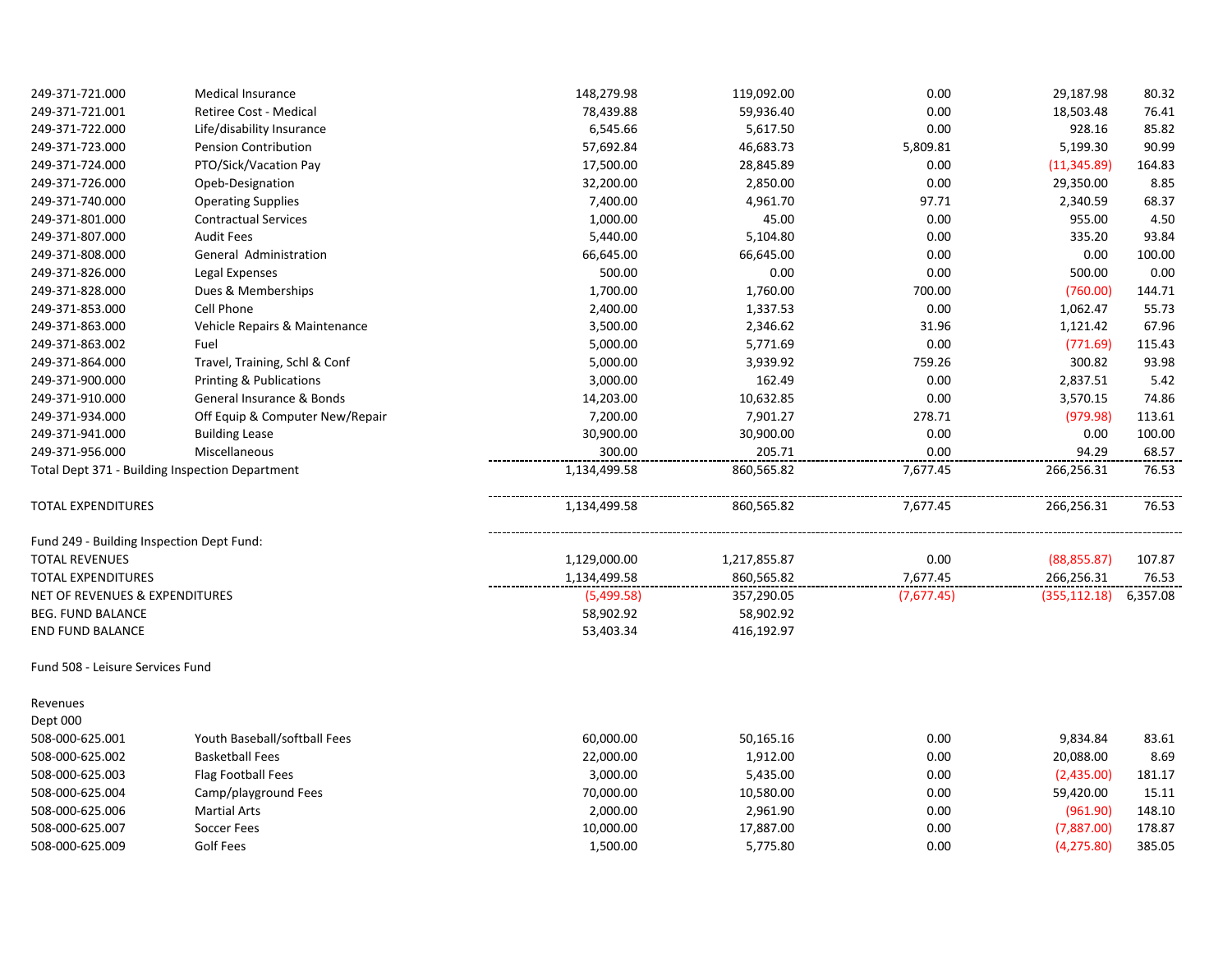| 508-000-625.010                          | <b>Horseback Riding Fees</b>     | 500.00     | 0.00       | 0.00    | 500.00      | 0.00   |
|------------------------------------------|----------------------------------|------------|------------|---------|-------------|--------|
| 508-000-625.011                          | <b>Gymnastics Fees</b>           | 3,000.00   | 0.00       | 0.00    | 3,000.00    | 0.00   |
| 508-000-625.012                          | Floor Hockey Fees                | 1,500.00   | 1,175.00   | 0.00    | 325.00      | 78.33  |
| 508-000-625.016                          | <b>Bus Trip Fees</b>             | 13,500.00  | 12,967.00  | 0.00    | 533.00      | 96.05  |
| 508-000-625.021                          | <b>Bowling Fees</b>              | 1,500.00   | 5,605.00   | 0.00    | (4, 105.00) | 373.67 |
| 508-000-625.023                          | <b>Tot Sports</b>                | 2,500.00   | 3,930.00   | 0.00    | (1,430.00)  | 157.20 |
| 508-000-625.026                          | Daddy Daughter                   | 10,000.00  | 1,208.00   | 0.00    | 8,792.00    | 12.08  |
| 508-000-625.027                          | <b>Halloween Party</b>           | 2,000.00   | 3,390.00   | 0.00    | (1,390.00)  | 169.50 |
| 508-000-625.028                          | Mother Son                       | 1,000.00   | 0.00       | 0.00    | 1,000.00    | 0.00   |
| 508-000-625.029                          | Program Development              | 18,000.00  | 9,200.11   | 0.00    | 8,799.89    | 51.11  |
| 508-000-625.030                          | Concerts In The Park             | 1,000.00   | 3,000.00   | 0.00    | (2,000.00)  | 300.00 |
| 508-000-625.034                          | Art                              | 1,000.00   | 0.00       | 0.00    | 1,000.00    | 0.00   |
| 508-000-625.035                          | Safety                           | 500.00     | 0.00       | 0.00    | 500.00      | 0.00   |
| 508-000-625.036                          | Dance                            | 1,500.00   | 3,455.00   | 0.00    | (1,955.00)  | 230.33 |
| 508-000-625.037                          | Babysitting                      | 1,200.00   | 1,695.00   | 0.00    | (495.00)    | 141.25 |
| 508-000-625.038                          | <b>Fitness</b>                   | 2,500.00   | 1,963.00   | 0.00    | 537.00      | 78.52  |
| 508-000-625.039                          | Tennis                           | 1,600.00   | 1,735.00   | 0.00    | (135.00)    | 108.44 |
| 508-000-625.040                          | Music                            | 1,000.00   | 3,830.00   | 0.00    | (2,830.00)  | 383.00 |
| 508-000-625.042                          | Senior Program Development       | 15,000.00  | 29,351.00  | (33.00) | (14,318.00) | 195.45 |
| 508-000-625.043                          | <b>SMART Bus</b>                 | 47,700.00  | 1,250.00   | 0.00    | 46,450.00   | 2.62   |
| 508-000-665.000                          | Interest Income                  | 2,700.00   | 218.77     | 0.00    | 2,481.23    | 8.10   |
| Total Dept 000                           |                                  | 297,700.00 | 178,689.74 | (33.00) | 119,043.26  | 60.01  |
| <b>TOTAL REVENUES</b>                    |                                  | 297,700.00 | 178,689.74 | (33.00) | 119,043.26  | 60.01  |
| Expenditures                             |                                  |            |            |         |             |        |
| Dept 753 - Leisure Services 508 Programs |                                  |            |            |         |             |        |
| 508-753-707.000                          | Part-Time/temp/per Diem          | 50,000.00  | 7,507.56   | 0.00    | 42,492.44   | 15.02  |
| 508-753-720.000                          | Employer Fica/medicare           | 3,825.00   | 574.38     | 0.00    | 3,250.62    | 15.02  |
| 508-753-801.000                          | <b>Contractual Services</b>      | 2,750.00   | 2,750.00   | 0.00    | 0.00        | 100.00 |
| 508-753-956.000                          | Miscellaneous                    | 1,200.00   | 803.29     | 0.00    | 396.71      | 66.94  |
| 508-753-956.001                          | Youth Baseball/softball Exp      | 50,000.00  | 20,905.03  | 666.25  | 28,428.72   | 43.14  |
| 508-753-956.002                          | <b>Basketball Expenses</b>       | 21,000.00  | 883.20     | 0.00    | 20,116.80   | 4.21   |
| 508-753-956.003                          | <b>Flag Football Expenses</b>    | 2,000.00   | 0.00       | 0.00    | 2,000.00    | 0.00   |
| 508-753-956.004                          | Camp/playground Expenses         | 12,000.00  | 691.42     | 0.00    | 11,308.58   | 5.76   |
| 508-753-956.006                          | <b>Martial Arts</b>              | 1,400.00   | 1,731.80   | 0.00    | (331.80)    | 123.70 |
| 508-753-956.007                          | <b>Soccer Expenses</b>           | 7,000.00   | 7,194.00   | 0.00    | (194.00)    | 102.77 |
| 508-753-956.009                          | <b>Golf Expenses</b>             | 3,250.00   | 2,142.00   | 0.00    | 1,108.00    | 65.91  |
| 508-753-956.010                          | <b>Horseback Riding Expenses</b> | 350.00     | 0.00       | 0.00    | 350.00      | 0.00   |
| 508-753-956.011                          | <b>Gymnastics Expenses</b>       | 2,100.00   | 0.00       | 0.00    | 2,100.00    | 0.00   |
| 508-753-956.012                          | Floor Hockey Expenses            | 1,050.00   | 696.00     | 0.00    | 354.00      | 66.29  |
| 508-753-956.016                          | <b>Bus Trip Expenses</b>         | 12,000.00  | 3,176.60   | 943.00  | 7,880.40    | 34.33  |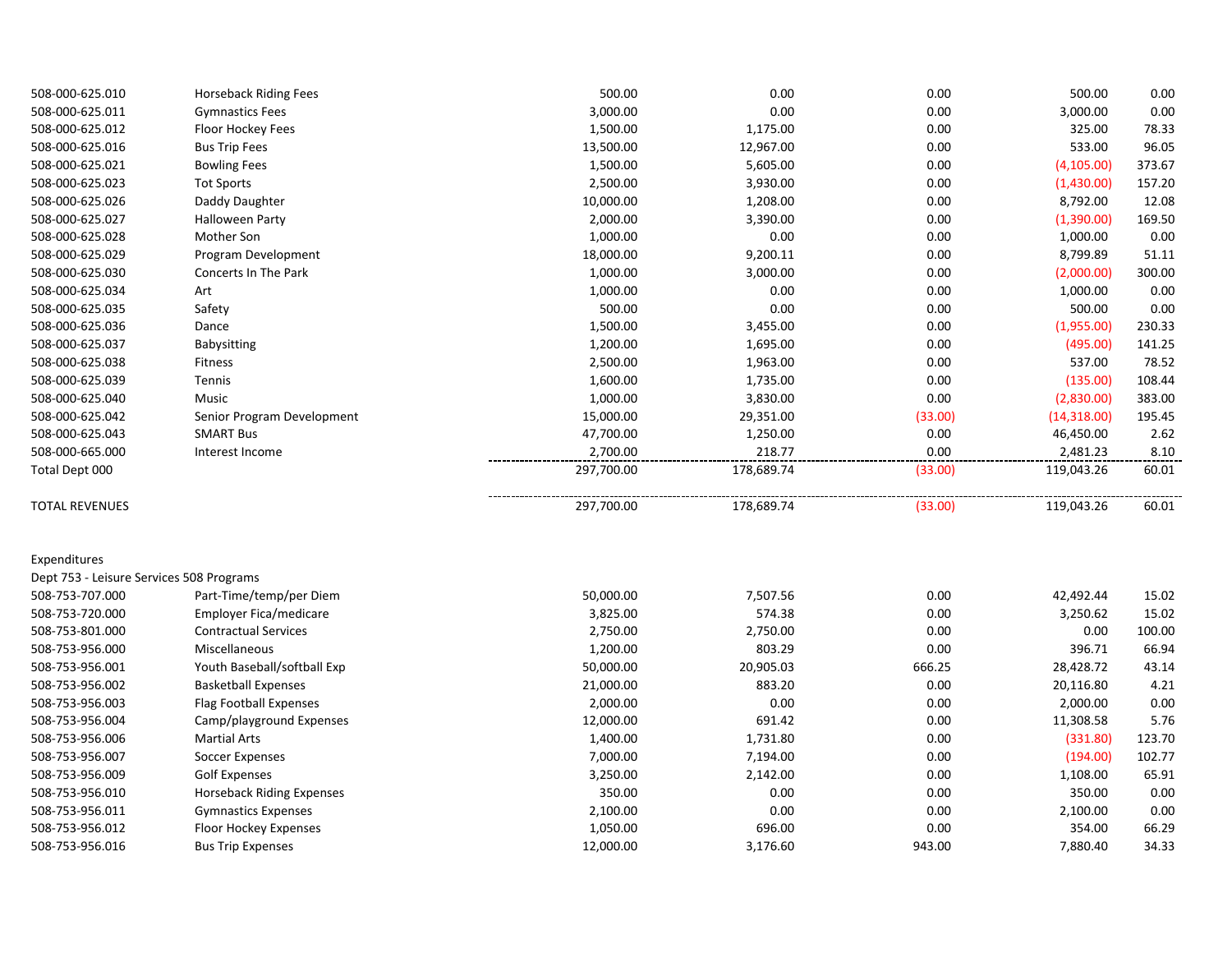| 508-753-956.021                   | <b>Bowling Expenses</b>                        | 2,350.00   | 2,240.00   | 0.00       | 110.00        | 95.32    |
|-----------------------------------|------------------------------------------------|------------|------------|------------|---------------|----------|
| 508-753-956.023                   | <b>Tot Sports</b>                              | 1,800.00   | 1,785.64   | 0.00       | 14.36         | 99.20    |
| 508-753-956.026                   | Daddy Daughter                                 | 3,560.00   | 450.32     | 0.00       | 3,109.68      | 12.65    |
| 508-753-956.027                   | <b>Halloween Party</b>                         | 2,000.00   | 1,068.12   | 749.27     | 182.61        | 90.87    |
| 508-753-956.028                   | Mother Son                                     | 1,000.00   | 0.00       | 0.00       | 1,000.00      | 0.00     |
| 508-753-956.029                   | Program Development                            | 14,400.00  | 3,712.68   | 190.00     | 10,497.32     | 27.10    |
| 508-753-956.030                   | Concerts In The Park                           | 5,000.00   | 2,000.00   | 0.00       | 3,000.00      | 40.00    |
| 508-753-956.034                   | Art                                            | 600.00     | 0.00       | 0.00       | 600.00        | 0.00     |
| 508-753-956.035                   | Safety                                         | 600.00     | 500.00     | 0.00       | 100.00        | 83.33    |
| 508-753-956.036                   | Dance                                          | 2,545.00   | 1,645.00   | 0.00       | 900.00        | 64.64    |
| 508-753-956.037                   | Babysitting                                    | 1,080.00   | 1,150.00   | 0.00       | (70.00)       | 106.48   |
| 508-753-956.038                   | Fitness                                        | 1,750.00   | 1,198.80   | 0.00       | 551.20        | 68.50    |
| 508-753-956.039                   | Tennis                                         | 1,120.00   | 1,085.00   | 0.00       | 35.00         | 96.88    |
| 508-753-956.040                   | Music                                          | 1,645.00   | 1,832.60   | 0.00       | (187.60)      | 111.40   |
| 508-753-956.041                   | <b>Special Events</b>                          | 1,500.00   | 0.00       | 0.00       | 1,500.00      | 0.00     |
| 508-753-956.042                   | Senior Program Development                     | 14,000.00  | 20,688.00  | 213.81     | (6,901.81)    | 149.30   |
| 508-753-956.043                   | <b>SMART Bus</b>                               | 47,700.00  | 8,900.00   | 0.00       | 38,800.00     | 18.66    |
| 508-753-970.000                   | Capital Outlay                                 | 30,000.00  | 0.00       | 0.00       | 30,000.00     | 0.00     |
|                                   | Total Dept 753 - Leisure Services 508 Programs | 302,575.00 | 97,311.44  | 2,762.33   | 202,501.23    | 33.07    |
| <b>TOTAL EXPENDITURES</b>         |                                                | 302,575.00 | 97,311.44  | 2,762.33   | 202,501.23    | 33.07    |
| Fund 508 - Leisure Services Fund: |                                                |            |            |            |               |          |
| <b>TOTAL REVENUES</b>             |                                                | 297,700.00 | 178,689.74 | (33.00)    | 119,043.26    | 60.01    |
| <b>TOTAL EXPENDITURES</b>         |                                                | 302,575.00 | 97,311.44  | 2,762.33   | 202,501.23    | 33.07    |
| NET OF REVENUES & EXPENDITURES    |                                                | (4,875.00) | 81,378.30  | (2,795.33) | (83, 457.97)  | 1,611.96 |
| <b>BEG. FUND BALANCE</b>          |                                                | 538,149.51 | 538,149.51 |            |               |          |
| <b>END FUND BALANCE</b>           |                                                | 533,274.51 | 619,527.81 |            |               |          |
| Fund 545 - Brandenburg Park Fund  |                                                |            |            |            |               |          |
| Revenues                          |                                                |            |            |            |               |          |
| Dept 000                          |                                                |            |            |            |               |          |
| 545-000-550.000                   | Grants                                         | 370,000.00 | 728,337.06 | 0.00       | (358, 337.06) | 196.85   |
| 545-000-625.008                   | Vending/concession Fees                        | 1,000.00   | 0.00       | 0.00       | 1,000.00      | 0.00     |
| 545-000-642.000                   | <b>Miscellaneous Receipts</b>                  | 1,000.00   | 350.00     | 0.00       | 650.00        | 35.00    |
| 545-000-651.000                   | <b>Season Passes</b>                           | 33,000.00  | 38,408.57  | 0.00       | (5,408.57)    | 116.39   |
| 545-000-652.000                   | <b>Gate Receipts</b>                           | 70,000.00  | 69,479.13  | 0.00       | 520.87        | 99.26    |
| 545-000-653.000                   | <b>Pavilion Rental</b>                         | 22,000.00  | 20,500.00  | 0.00       | 1,500.00      | 93.18    |
| 545-000-665.000                   | Interest Income                                | 5,000.00   | 409.02     | 0.00       | 4,590.98      | 8.18     |
| Total Dept 000                    |                                                | 502,000.00 | 857,483.78 | 0.00       | (355, 483.78) | 170.81   |
| <b>TOTAL REVENUES</b>             |                                                | 502,000.00 | 857,483.78 | 0.00       | (355, 483.78) | 170.81   |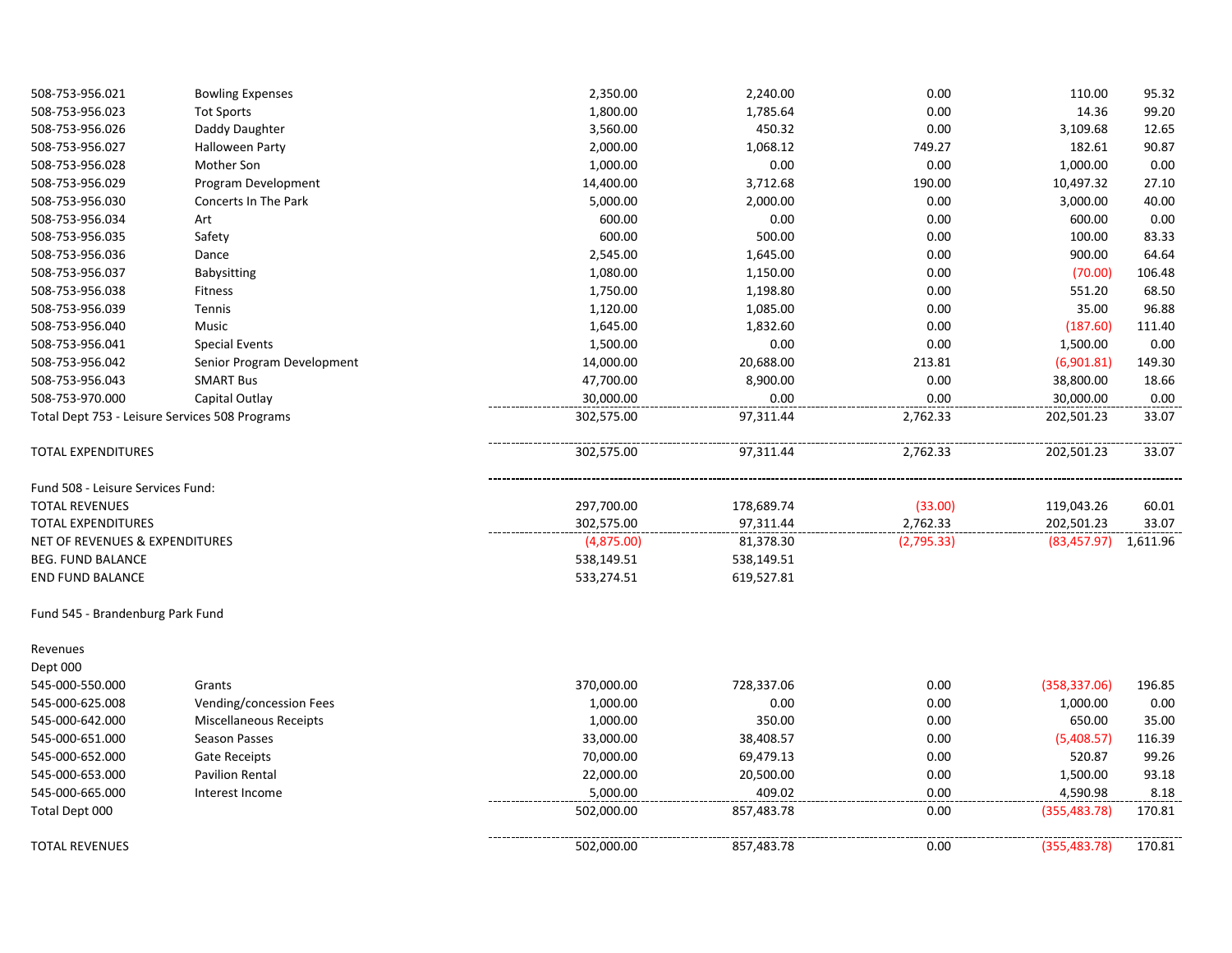| Expenditures                      |                                      |              |              |            |               |          |
|-----------------------------------|--------------------------------------|--------------|--------------|------------|---------------|----------|
| Dept 756 - Brandenburg Park       |                                      |              |              |            |               |          |
| 545-756-707.000                   | Part-Time/temp/per Diem              | 40,000.00    | 36,006.77    | 0.00       | 3,993.23      | 90.02    |
| 545-756-713.000                   | Overtime                             | 500.00       | 63.38        | 0.00       | 436.62        | 12.68    |
| 545-756-720.000                   | Employer Fica/medicare               | 3,098.25     | 2,759.32     | 0.00       | 338.93        | 89.06    |
| 545-756-740.000                   | <b>Operating Supplies</b>            | 5,000.00     | 4,887.12     | 18.00      | 94.88         | 98.10    |
| 545-756-801.000                   | <b>Contractual Services</b>          | 2,500.00     | 980.00       | 0.00       | 1,520.00      | 39.20    |
| 545-756-853.000                   | Cell Phone                           | 0.00         | 344.04       | 0.00       | (344.04)      | 100.00   |
| 545-756-854.000                   | <b>Telephone And Internet</b>        | 2,000.00     | 2,471.38     | 0.00       | (471.38)      | 123.57   |
| 545-756-863.000                   | Vehicle Repairs & Maintenance        | 1,250.00     | 0.00         | 0.00       | 1,250.00      | 0.00     |
| 545-756-910.000                   | General Insurance & Bonds            | 1,870.00     | 1,361.02     | 0.00       | 508.98        | 72.78    |
| 545-756-920.000                   | <b>Utilities</b>                     | 25,000.00    | 15,819.17    | 0.00       | 9,180.83      | 63.28    |
| 545-756-931.000                   | Building & Grounds (F&O) Maintenance | 14,500.00    | 32,489.65    | 120.00     | (18, 109.65)  | 224.89   |
| 545-756-931.001                   | <b>Janitorial Services</b>           | 6,800.00     | 0.00         | 0.00       | 6,800.00      | 0.00     |
| 545-756-931.002                   | Lawn & Snow Care                     | 18,280.00    | 4,600.00     | 5,500.00   | 8,180.00      | 55.25    |
| 545-756-931.003                   | F&O Contractual Maintenance          | 0.00         | 96.12        | 0.00       | (96.12)       | 100.00   |
| 545-756-933.000                   | Equipment Repair & Maintenanc        | 3,500.00     | 0.00         | 0.00       | 3,500.00      | 0.00     |
| 545-756-940.000                   | Rentals & Leases                     | 1,000.00     | 0.00         | 0.00       | 1,000.00      | 0.00     |
| 545-756-956.000                   | Miscellaneous                        | 400.00       | 151.88       | 0.00       | 248.12        | 37.97    |
| 545-756-956.008                   | Vending/concession Expenses          | 1,000.00     | 0.00         | 0.00       | 1,000.00      | 0.00     |
| 545-756-968.000                   | <b>Depreciation Expense</b>          | 165,000.00   | 0.00         | 0.00       | 165,000.00    | 0.00     |
| Total Dept 756 - Brandenburg Park |                                      | 291,698.25   | 102,029.85   | 5,638.00   | 184,030.40    | 36.91    |
| <b>TOTAL EXPENDITURES</b>         |                                      | 291,698.25   | 102,029.85   | 5,638.00   | 184,030.40    | 36.91    |
| Fund 545 - Brandenburg Park Fund: |                                      |              |              |            |               |          |
| <b>TOTAL REVENUES</b>             |                                      | 502,000.00   | 857,483.78   | 0.00       | (355, 483.78) | 170.81   |
| <b>TOTAL EXPENDITURES</b>         |                                      | 291,698.25   | 102,029.85   | 5,638.00   | 184,030.40    | 36.91    |
| NET OF REVENUES & EXPENDITURES    |                                      | 210,301.75   | 755,453.93   | (5,638.00) | (539, 514.18) | 356.54   |
| <b>BEG. FUND BALANCE</b>          |                                      | 3,177,881.32 | 3,177,881.32 |            |               |          |
| <b>END FUND BALANCE</b>           |                                      | 3,388,183.07 | 3,933,335.25 |            |               |          |
| Fund 591 - Water & Sewer Fund     |                                      |              |              |            |               |          |
| Revenues                          |                                      |              |              |            |               |          |
| Dept 000                          |                                      |              |              |            |               |          |
| 591-000-468.000                   | <b>Contractor Registration</b>       | 3,000.00     | 3,625.00     | 0.00       | (625.00)      | 120.83   |
| 591-000-612.000                   | <b>Connection Fees</b>               | 20,000.00    | 19,855.00    | 0.00       | 145.00        | 99.28    |
| 591-000-665.000                   | Interest Income                      | 95,000.00    | 20,340.12    | 0.00       | 74,659.88     | 21.41    |
| 591-000-673.000                   | Sale Of Fixed Assets                 | 2,000.00     | 25,330.00    | 0.00       | (23, 330.00)  | 1,266.50 |
| 591-000-693.000                   | Interfund Reimbursement              | 0.00         | 5,391.89     | 0.00       | (5,391.89)    | 100.00   |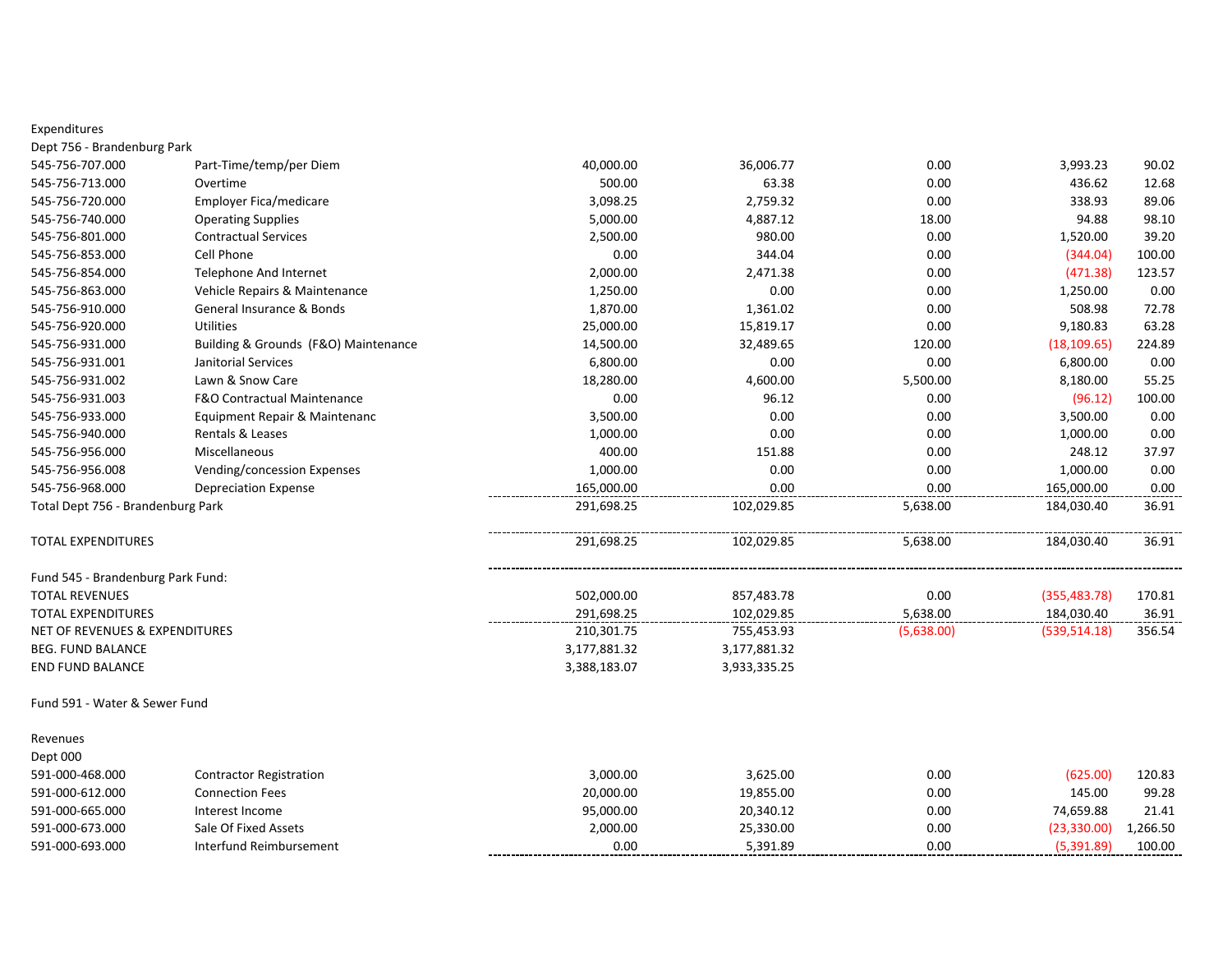| Total Dept 000                        |                                | 120,000.00    | 74,542.01     | 0.00 | 45,457.99    | 62.12  |
|---------------------------------------|--------------------------------|---------------|---------------|------|--------------|--------|
| Dept 541 - Sewer                      |                                |               |               |      |              |        |
| 591-541-609.000                       | Project Inspection Fees        | 100,000.00    | 124,450.95    | 0.00 | (24, 450.95) | 124.45 |
| 591-541-612.000                       | <b>Connection Fees</b>         | 275,000.00    | 14,060.00     | 0.00 | 260,940.00   | 5.11   |
| 591-541-640.000                       | Sewer Sales/treatment          | 8,088,967.61  | 5,291,349.47  | 0.00 | 2,797,618.14 | 65.41  |
| 591-541-642.000                       | <b>Miscellaneous Receipts</b>  | 4,000.00      | 3,403.34      | 0.00 | 596.66       | 85.08  |
| 591-541-654.000                       | Capital Charge                 | 700,000.00    | 283,780.00    | 0.00 | 416,220.00   | 40.54  |
| 591-541-662.000                       | Penalties                      | 67,080.00     | 31.76         | 0.00 | 67,048.24    | 0.05   |
| Total Dept 541 - Sewer                |                                | 9,235,047.61  | 5,717,075.52  | 0.00 | 3,517,972.09 | 61.91  |
| Dept 542 - Water                      |                                |               |               |      |              |        |
| 591-542-609.000                       | <b>Project Inspection Fees</b> | 80,000.00     | 46,690.41     | 0.00 | 33,309.59    | 58.36  |
| 591-542-612.000                       | <b>Connection Fees</b>         | 137,500.00    | 120,478.50    | 0.00 | 17,021.50    | 87.62  |
| 591-542-613.000                       | <b>Water Purification Fees</b> | 750.00        | 697.12        | 0.00 | 52.88        | 92.95  |
| 591-542-632.000                       | <b>Review Fees</b>             | 20,000.00     | 8,284.46      | 0.00 | 11,715.54    | 41.42  |
| 591-542-642.000                       | <b>Miscellaneous Receipts</b>  | 25,000.00     | 26,955.56     | 0.00 | (1,955.56)   | 107.82 |
| 591-542-650.000                       | <b>Water Sales</b>             | 7,409,459.08  | 5,353,422.20  | 0.00 | 2,056,036.88 | 72.25  |
| 591-542-654.000                       | Capital Charge                 | 275,000.00    | 293,740.00    | 0.00 | (18,740.00)  | 106.81 |
| 591-542-662.000                       | Penalties                      | 61,445.00     | 26.30         | 0.00 | 61,418.70    | 0.04   |
| 591-542-669.000                       | Hydrant Rental/water Use       | 112,760.00    | 122,760.00    | 0.00 | (10,000.00)  | 108.87 |
| Total Dept 542 - Water                |                                | 8,121,914.08  | 5,973,054.55  | 0.00 | 2,148,859.53 | 73.54  |
| Dept 543 - Sidewalk/road              |                                |               |               |      |              |        |
| 591-543-607.000                       | <b>Inspection Fees</b>         | 75,000.00     | 54,590.40     | 0.00 | 20,409.60    | 72.79  |
| 591-543-639.000                       | Sidewalk Repair                | 2,500.00      | 65.00         | 0.00 | 2,435.00     | 2.60   |
| 591-543-647.000                       | Road Maintenance               | 1,000.00      | (54.15)       | 0.00 | 1,054.15     | (5.42) |
| Total Dept 543 - Sidewalk/road        |                                | 78,500.00     | 54,601.25     | 0.00 | 23,898.75    | 69.56  |
| <b>TOTAL REVENUES</b>                 |                                | 17,555,461.69 | 11,819,273.33 | 0.00 | 5,736,188.36 | 67.33  |
| Expenditures                          |                                |               |               |      |              |        |
| Dept 441 - Water & Sewer Expenditures |                                |               |               |      |              |        |
| 591-441-703.005                       | Superintendent                 | 103,177.62    | 80,954.75     | 0.00 | 22,222.87    | 78.46  |
| 591-441-704.000                       | Assistant/deputy               | 88,294.70     | 69,277.38     | 0.00 | 19,017.32    | 78.46  |
| 591-441-705.000                       | Operations                     | 1,003,537.60  | 691,654.36    | 0.00 | 311,883.24   | 68.92  |
| 591-441-706.000                       | <b>Administrative Staffing</b> | 215,572.50    | 167,693.32    | 0.00 | 47,879.18    | 77.79  |
| 591-441-707.000                       | Part-Time/temp/per Diem        | 15,000.00     | 6,230.00      | 0.00 | 8,770.00     | 41.53  |
| 591-441-708.000                       | Maintenance/standby            | 15,600.00     | 12,240.00     | 0.00 | 3,360.00     | 78.46  |
| 591-441-713.000                       | Overtime                       | 50,000.00     | 16,010.38     | 0.00 | 33,989.62    | 32.02  |
| 591-441-714.000                       | Longevity Pay                  | 74,117.99     | 0.00          | 0.00 | 74,117.99    | 0.00   |
| 591-441-715.000                       | Education Pay/certs/licenses   | 14,500.00     | 2,000.00      | 0.00 | 12,500.00    | 13.79  |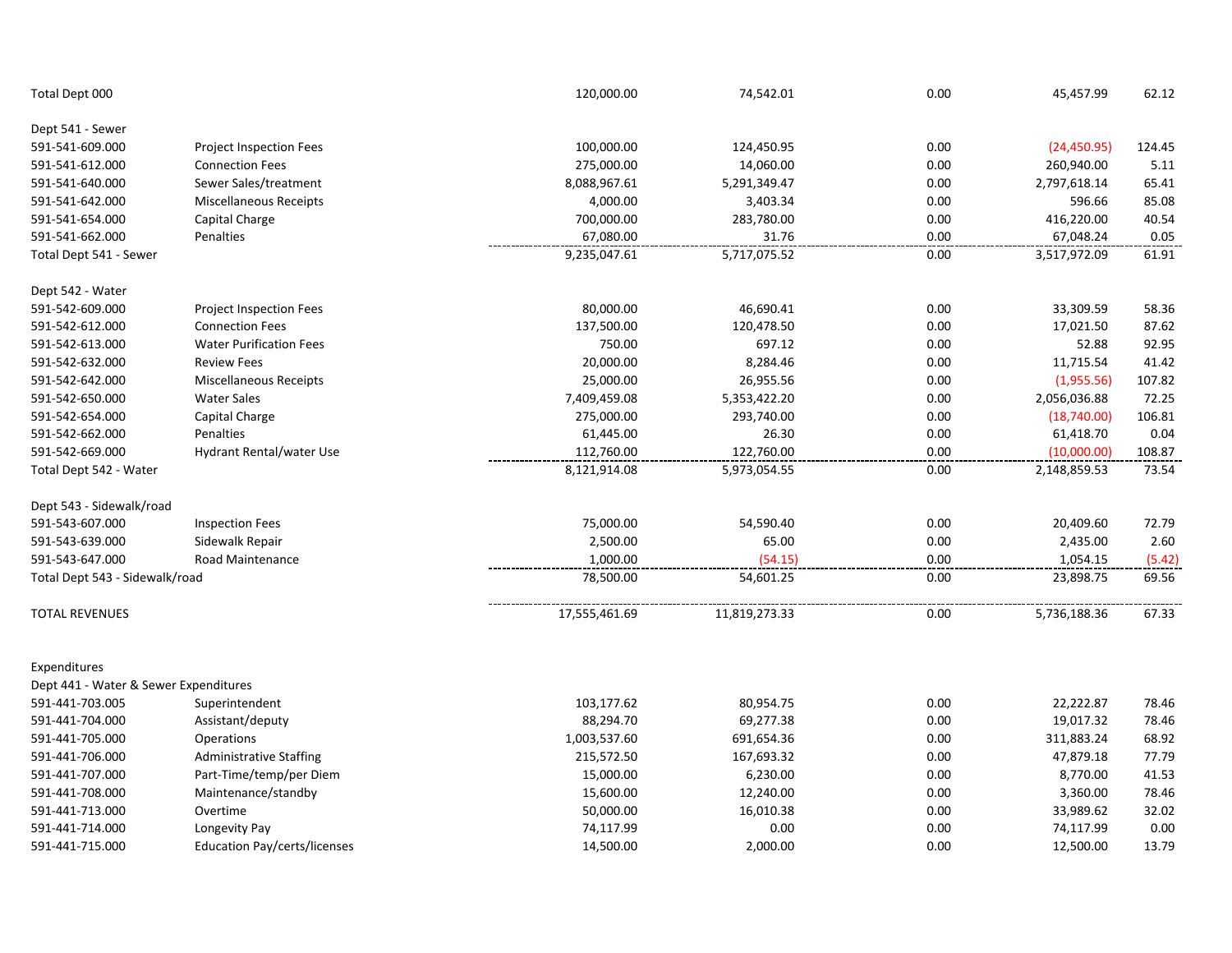| 591-441-719.000                             | <b>Worker's Compensation</b>         | 10,467.23    | 15,537.50    | 0.00      | (5,070.27)   | 148.44 |
|---------------------------------------------|--------------------------------------|--------------|--------------|-----------|--------------|--------|
| 591-441-720.000                             | Employer Fica/medicare               | 125,444.73   | 83,164.56    | 0.00      | 42,280.17    | 66.30  |
| 591-441-721.000                             | Medical Insurance                    | 336,416.55   | 278,027.80   | 0.00      | 58,388.75    | 82.64  |
| 591-441-721.001                             | Retiree Cost - Medical               | 173,876.03   | 129,919.60   | 0.00      | 43,956.43    | 74.72  |
| 591-441-722.000                             | Life/disability Insurance            | 21,478.15    | 17,638.91    | 0.00      | 3,839.24     | 82.12  |
| 591-441-723.000                             | <b>Pension Contribution</b>          | 151,355.49   | 136,773.81   | 17,055.71 | (2,474.03)   | 101.63 |
| 591-441-724.000                             | PTO/Sick/Vacation Pay                | 60,000.00    | 57,338.75    | 0.00      | 2,661.25     | 95.56  |
| 591-441-726.000                             | Opeb-Designation                     | 105,800.00   | 13,200.00    | 0.00      | 92,600.00    | 12.48  |
| 591-441-727.000                             | <b>Office Supplies</b>               | 7,500.00     | 2,214.91     | 0.85      | 5,284.24     | 29.54  |
| 591-441-740.000                             | <b>Operating Supplies</b>            | 41,000.00    | 23,947.11    | 2,189.44  | 14,863.45    | 63.75  |
| 591-441-741.000                             | Uniforms                             | 15,000.00    | 10,772.53    | 0.00      | 4,227.47     | 71.82  |
| 591-441-801.000                             | <b>Contractual Services</b>          | 110,000.00   | 52,669.32    | 5,924.95  | 51,405.73    | 53.27  |
| 591-441-807.000                             | <b>Audit Fees</b>                    | 20,400.00    | 19,593.00    | 0.00      | 807.00       | 96.04  |
| 591-441-808.000                             | General Administration               | 452,912.18   | 352,912.18   | 0.00      | 100,000.00   | 77.92  |
| 591-441-821.000                             | <b>Engineering Fees</b>              | 75,000.00    | 43,928.20    | 6,808.60  | 24,263.20    | 67.65  |
| 591-441-826.000                             | Legal Expenses                       | 10,000.00    | 7,978.75     | 0.00      | 2,021.25     | 79.79  |
| 591-441-828.000                             | Dues & Memberships                   | 18,000.00    | 16,687.45    | 0.00      | 1,312.55     | 92.71  |
| 591-441-831.000                             | <b>Bill Preparation</b>              | 72,000.00    | 18,329.83    | 11,159.04 | 42,511.13    | 40.96  |
| 591-441-851.000                             | Dispatch Services                    | 20,000.00    | 20,000.00    | 0.00      | 0.00         | 100.00 |
| 591-441-853.000                             | Cell Phone                           | 8,000.00     | 6,126.18     | 0.00      | 1,873.82     | 76.58  |
| 591-441-854.000                             | Telephone And Internet               | 45,000.00    | 34,208.74    | 2,206.50  | 8,584.76     | 80.92  |
| 591-441-863.000                             | Vehicle Repairs & Maintenance        | 40,000.00    | 27,332.40    | 10,692.21 | 1,975.39     | 95.06  |
| 591-441-863.002                             | Fuel                                 | 42,000.00    | 43,147.71    | 0.00      | (1, 147.71)  | 102.73 |
| 591-441-864.000                             | Travel, Training, Schl & Conf        | 10,000.00    | 2,351.14     | 0.00      | 7,648.86     | 23.51  |
| 591-441-900.000                             | <b>Printing &amp; Publications</b>   | 10,000.00    | 41.57        | 0.00      | 9,958.43     | 0.42   |
| 591-441-910.000                             | General Insurance & Bonds            | 43,169.00    | 32,317.78    | 0.00      | 10,851.22    | 74.86  |
| 591-441-920.000                             | Utilities                            | 50,000.00    | 31,146.22    | 0.00      | 18,853.78    | 62.29  |
| 591-441-931.000                             | Building & Grounds (F&O) Maintenance | 60,001.00    | 14,771.16    | 558.00    | 44,671.84    | 25.55  |
| 591-441-931.001                             | Janitorial Services                  | 46,301.00    | 21,845.00    | 9,355.00  | 15,101.00    | 67.39  |
| 591-441-931.002                             | Lawn & Snow Care                     | 7,503.00     | 6,441.55     | 2,450.00  | (1,388.55)   | 118.51 |
| 591-441-931.003                             | F&O Contractual Maintenance          | 926.00       | 600.00       | 0.00      | 326.00       | 64.79  |
| 591-441-932.000                             | <b>Road Repairs</b>                  | 10,000.00    | 8,498.05     | 2,215.00  | (713.05)     | 107.13 |
| 591-441-934.000                             | Off Equip & Computer New/Repair      | 25,000.00    | 23,444.93    | 1,121.37  | 433.70       | 98.27  |
| 591-441-940.000                             | Rentals & Leases                     | 2,500.00     | 2,000.00     | 0.00      | 500.00       | 80.00  |
| 591-441-956.000                             | Miscellaneous                        | 10,000.00    | 13,802.73    | 0.00      | (3,802.73)   | 138.03 |
| 591-441-968.000                             | <b>Depreciation Expense</b>          | 2,700,000.00 | 0.00         | 0.00      | 2,700,000.00 | 0.00   |
| 591-441-995.000                             | <b>Interest Expense</b>              | 1,020,000.00 | 878,632.49   | 0.00      | 141,367.51   | 86.14  |
| Total Dept 441 - Water & Sewer Expenditures |                                      | 7,536,850.77 | 3,493,402.05 | 71,736.67 | 3,971,712.05 | 47.30  |
| Dept 541 - Sewer                            |                                      |              |              |           |              |        |
| 591-541-740.000                             | <b>Operating Supplies</b>            | 10,000.00    | 5,559.28     | 0.00      | 4,440.72     | 55.59  |
| 591-541-801.000                             | <b>Contractual Services</b>          | 500,000.00   | 279,200.14   | 21.00     | 220,778.86   | 55.84  |
| 591-541-921.000                             | <b>Municipal Pumping</b>             | 34,500.00    | 23,159.76    | 0.00      | 11,340.24    | 67.13  |